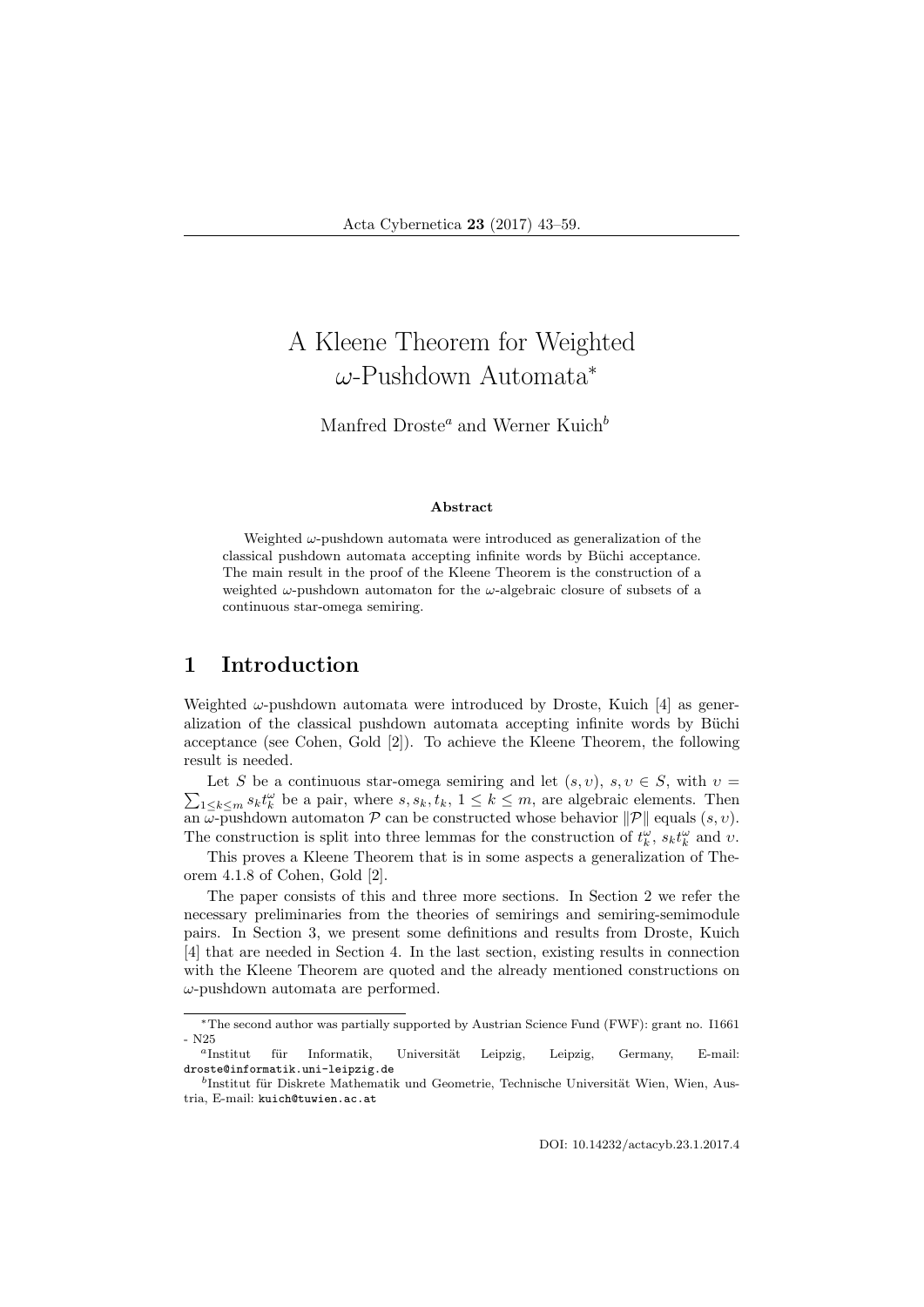### 2 Preliminaries

For the convenience of the reader, we quote definitions and results of Ésik, Kuich  $[6, 7, 9]$  from Ésik, Kuich  $[10]$ . The reader should be familiar with Sections 5.1-5.6 of Esik, Kuich [10]. ´

A semiring  $S$  is called *complete* if it is possible to define sums for all families  $(a_i \mid i \in I)$  of elements of S, where I is an arbitrary index set, such that the following conditions are satisfied (see Conway [3], Eilenberg [5], Kuich [11]):

(i) 
$$
\sum_{i \in \emptyset} a_i = 0
$$
,  $\sum_{i \in \{j\}} a_i = a_j$ ,  $\sum_{i \in \{j,k\}} a_i = a_j + a_k$  for  $j \neq k$ ,

(ii) 
$$
\sum_{j \in J} (\sum_{i \in I_j} a_i) = \sum_{i \in I} a_i, \text{ if } \bigcup_{j \in J} I_j = I \text{ and } I_j \cap I_{j'} = \emptyset \text{ for } j \neq j',
$$
  
(iii) 
$$
\sum_{i \in I} (c \cdot a_i) = c \cdot (\sum_{i \in I} a_i), \sum_{i \in I} (a_i \cdot c) = (\sum_{i \in I} a_i) \cdot c.
$$

This means that a semiring  $S$  is complete if it is possible to define "infinite sums" (i) that are an extension of the finite sums, (ii) that are associative and commutative and (iii) that satisfy the distribution laws.

A semiring S equipped with an additional unary star operation  $* : S \to S$  is called a starsemiring. In complete semirings for each element  $a$ , the *star*  $a^*$  of  $a$  is defined by

$$
a^* = \sum_{j\geq 0} a^j.
$$

Hence, each complete semiring is a starsemiring, called a complete starsemiring. A Conway semiring (see Conway [3], Bloom, Esik [1]) is a starsemiring  $S$  satisfying the sum star identity

$$
(a+b)^* = a^*(ba^*)^*
$$

and the product star identity

$$
(ab)^* = 1 + a(ba)^*b
$$

for all  $a, b \in S$ . Observe that by Ésik, Kuich [10], Theorem 1.2.24, each complete starsemiring is a Conway semiring.

Suppose that  $S$  is a semiring and  $V$  is a commutative monoid written additively. We call  $V$  a (left) S-semimodule if  $V$  is equipped with a (left) action

$$
S \times V \rightarrow V
$$

$$
(s, v) \mapsto sv
$$

subject to the following rules:

$$
s(s'v) = (ss')v, \quad (s + s')v = sv + s'v, \quad s(v + v') = sv + sv',
$$
  
1v = v, 0v = 0, s0 = 0,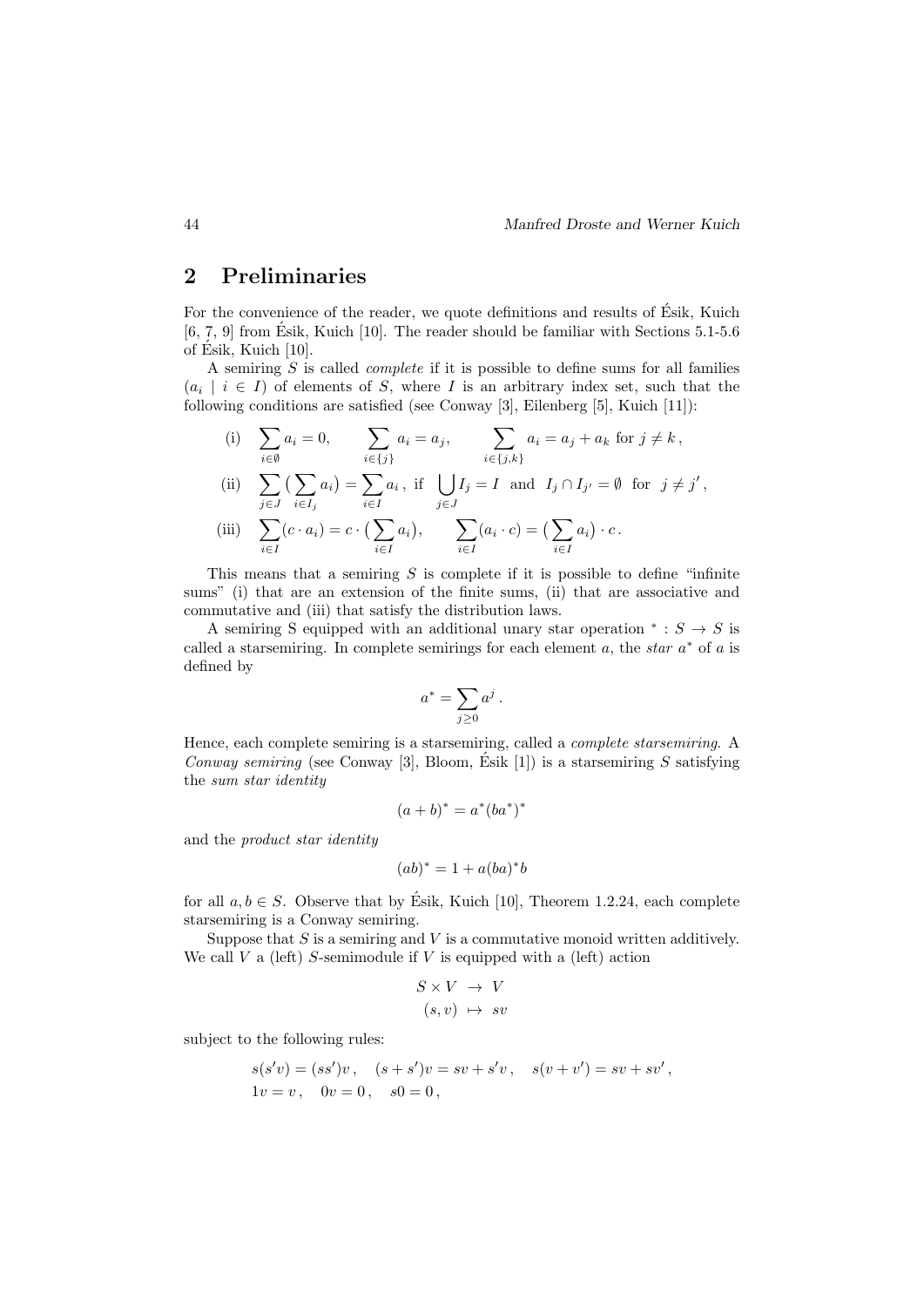for all  $s, s' \in S$  and  $v, v' \in V$ . When V is an S-semimodule, we call  $(S, V)$  a semiring-semimodule pair.

Suppose that  $(S, V)$  is a semiring-semimodule pair such that S is a starsemiring and S and V are equipped with an omega operation  $\omega : S \to V$ . Then we call  $(S, V)$  a starsemiring-omegasemimodule pair. Following Bloom, Esik [1], we call a starsemiring-omegasemimodule pair  $(S, V)$  a Conway semiring-semimodule pair if S is a Conway semiring and if the omega operation satisfies the sum omega identity and the product omega identity:

$$
(a+b)^{\omega} = (a^*b)^{\omega} + (a^*b)^*a^{\omega} \quad \text{and} \quad (ab)^{\omega} = a(ba)^{\omega},
$$

for all  $a, b \in S$ . It then follows that the *omega fixed-point equation* holds, i.e.

$$
aa^{\omega} = a^{\omega},
$$

for all  $a \in S$ .

Esik, Kuich  $[8]$  define a *complete semiring-semimodule pair* to be a semiringsemimodule pair  $(S, V)$  such that S is a complete semiring and V is a complete monoid with

$$
s\left(\sum_{i\in I} v_i\right) = \sum_{i\in I} s v_i \quad \text{and} \quad \left(\sum_{i\in I} s_i\right) v = \sum_{i\in I} s_i v,
$$

for all  $s \in S$ ,  $v \in V$ , and for all families  $(s_i)_{i \in I}$  over S and  $(v_i)_{i \in I}$  over V; moreover, it is required that an infinite product operation

$$
(s_1, s_2, \ldots) \ \mapsto \ \prod_{j \geq 1} s_j
$$

is given mapping infinite sequences over  $S$  to  $V$  subject to the following three conditions:

$$
\prod_{i\geq 1} s_i = \prod_{i\geq 1} (s_{n_{i-1}+1} \cdot \dots \cdot s_{n_i})
$$
  
\n
$$
s_1 \cdot \prod_{i\geq 1} s_{i+1} = \prod_{i\geq 1} s_i
$$
  
\n
$$
\prod_{j\geq 1} \sum_{i_j \in I_j} s_{i_j} = \sum_{(i_1, i_2, \dots) \in I_1 \times I_2 \times \dots} \prod_{j\geq 1} s_{i_j}
$$

where in the first equation  $0 = n_0 \leq n_1 \leq n_2 \leq \ldots$  and  $I_1, I_2, \ldots$  are arbitrary index sets. Suppose that  $(S, V)$  is complete. Then we define

,

$$
s^* = \sum_{i \geq 0} s^i \quad \text{and} \quad s^{\omega} = \prod_{i \geq 1} s,
$$

for all  $s \in S$ . This turns  $(S, V)$  into a starsemiring-omegasemimodule pair. By  $\acute{E}$ sik, Kuich [8], each complete semiring-semimodule pair is a Conway semiringsemimodule pair. Observe that, if  $(S, V)$  is a complete semiring-semimodule pair, then  $0^{\omega} = 0$ .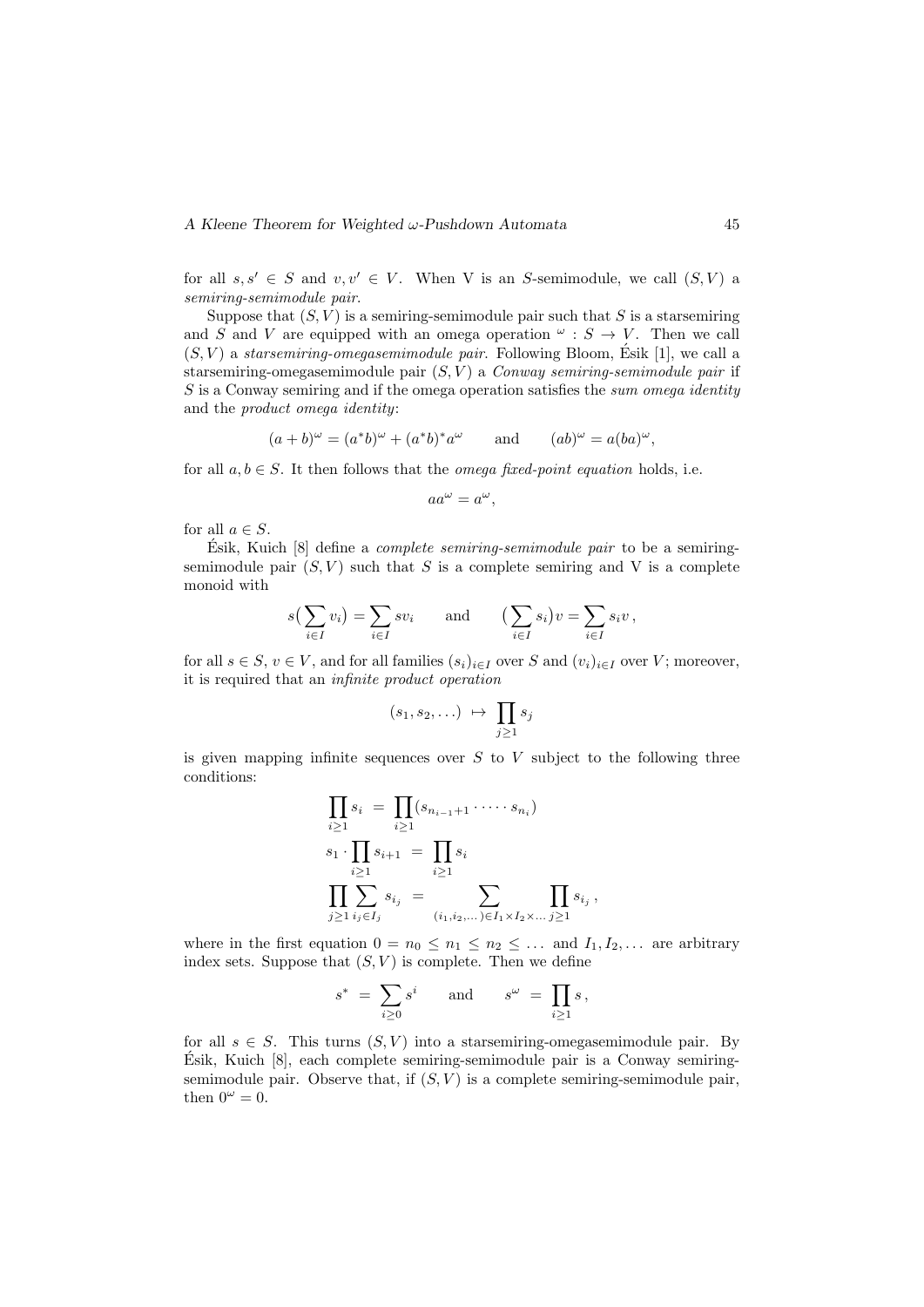A star-omega semiring is a semiring S equipped with unary operations <sup>∗</sup> and  $\omega$ :  $S \rightarrow S$ . A star-omega semiring S is called *complete* if  $(S, S)$  is a complete semiring semimodule pair, i.e., if  $S$  is complete and is equipped with an infinite product operation that satisfies the three conditions stated above.

A commutative monoid  $(V, +, 0)$  is *continuous* (cf. Section 2.2 of [10]) if it is equipped with a a partial order ≤ such that the supremum of any chain exists and  $0$  is the least element. Moreover, the sum operation  $+$  is continuous:

$$
x + \sup Y = \sup(x + Y)
$$

for all nonempty chains, where  $x + Y = \{x + y : y \in Y\}$ . (Actually this also holds when the set is empty.) It follows that the sum operation is monotonic: if  $x \leq y$  in V, then  $x + z \leq y + z$  for all  $z \in V$ .

Suppose now that  $S = (S, +, \cdot, 0, 1)$  is a semiring. We say that S is a *continuous* semiring (cf. Section 2.2 of [10]) if  $(S, +, 0)$  is a continuous commutative monoid equipped with a partial order  $\leq$  and the product operation is continuous (hence, also monotonic), i.e., it preserves the supremum of nonempty chains in either argument:

$$
(\sup X)y = \sup(Xy)
$$
  

$$
y(\sup X) = \sup(yX)
$$
,

for all nonempty chains  $X \subseteq S$ , where  $Xy = \{xy : x \in X\}$  and  $yX$  is defined in the same way.

By Corollary 2.2.2 of Ésik, Kuich [10] any continuous semiring is complete.

## 3 Weighted  $\omega$ -pushdown automata

Weighted  $\omega$ -pushdown automata were introduced by Droste, Kuich [4] as generalization of the classical pushdown automata accepting infinite words by Büchi acceptance (see Cohen, Gold [2]). In this section we refer to definitions and results of Droste, Kuich [4] that are needed for this paper.

Following Kuich, Salomaa [12] and Kuich [11], we introduce pushdown transitions matrices. Let  $\Gamma$  be an alphabet, called *pushdown alphabet* and let  $n \geq 1$ . A matrix  $M \in (S^{n \times n})^{\Gamma^* \times \Gamma^*}$  is termed a *pushdown transition matrix* (with *pushdown* alphabet  $\Gamma$  and stateset  $\{1, \ldots, n\}$  if

- (i) for each  $p \in \Gamma$  there exist only finitely many blocks  $M_{p,\pi}$ ,  $\pi \in \Gamma^*$ , that are unequal to 0;
- (ii) for all  $\pi_1, \pi_2 \in \Gamma^*$ ,

$$
M_{\pi_1, \pi_2} = \begin{cases} M_{p,\pi} & \text{if there exist } p \in \Gamma, \pi, \pi' \in \Gamma^* \text{ with } \pi_1 = p\pi', \pi_2 = \pi\pi', \\ 0 & \text{otherwise.} \end{cases}
$$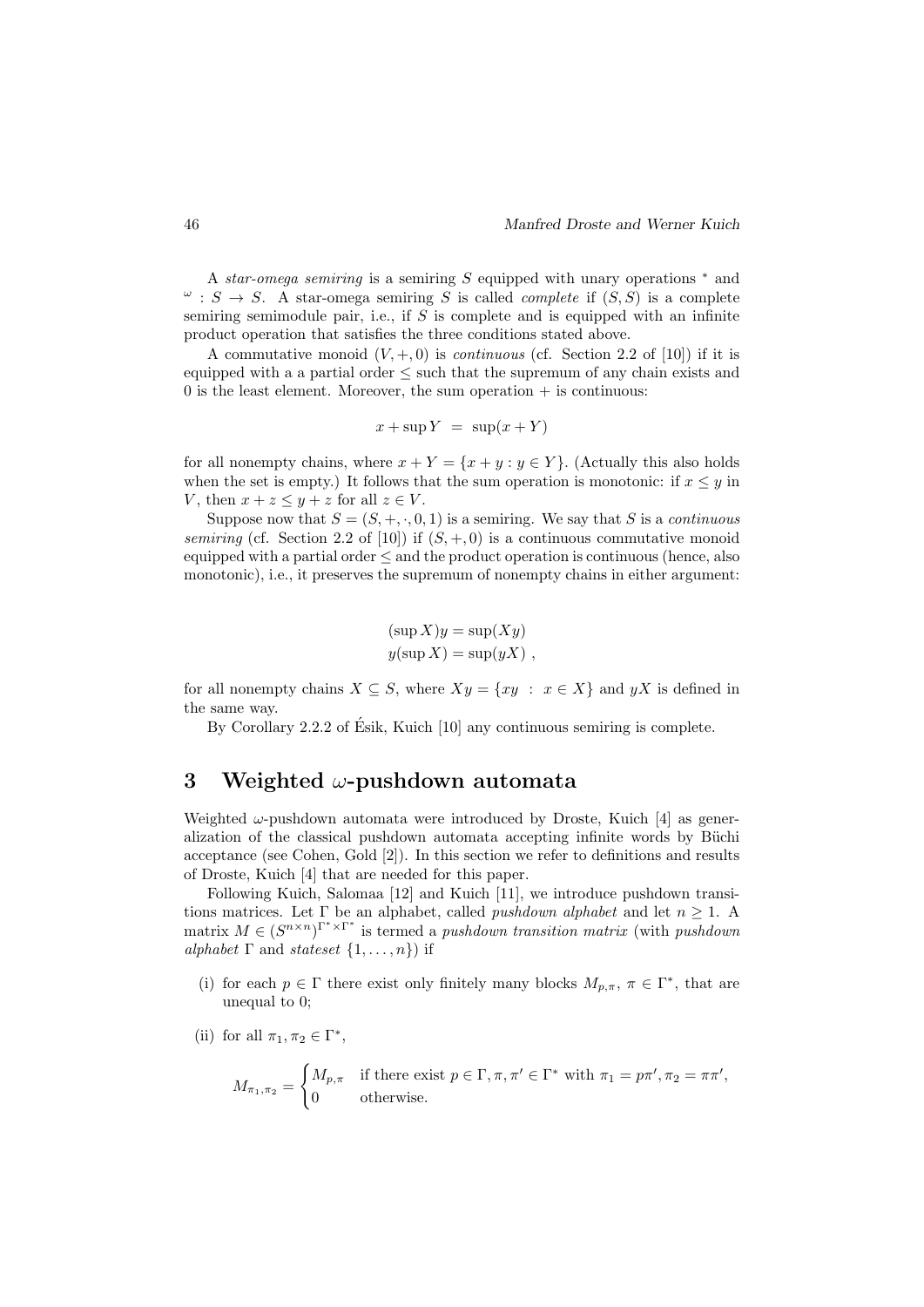#### A Kleene Theorem for Weighted  $\omega$ -Pushdown Automata 47

For the remaining of this paper,  $M \in (S^{n \times n})^{\Gamma^* \times \Gamma^*}$  will denote a pushdown transition matrix with pushdown alphabet  $\Gamma$  and stateset  $\{1, \ldots, n\}$ .

When we say "G is the graph with adjacency matrix  $M \in (S^{n \times n})^{\Gamma^* \times \Gamma^*}$ " then it means that G is the graph with adjacency matrix  $M' \in S^{(\Gamma^* \times n) \times (\Gamma^* \times n)}$ , where M' corresponds to M with respect to the canonical isomorphism between  $((S^{n \times n})^{\Gamma^* \times \Gamma^*})$ and  $S^{(\Gamma^* \times n)(\Gamma^* \times n)}$ .

Let now M be a pushdown transition matrix and  $0 \leq k \leq n$ . Then  $M^{\omega,k}$  is the column vector in  $(S^n)^{\Gamma^*}$  defined as follows: For  $\pi \in \Gamma^*$  and  $1 \leq i \leq n$ , let  $((M^{\omega,k})_{\pi})_i$  be the sum of all weights of paths in the graph with adjacency matrix M that have initial vertex  $(\pi, i)$  and visit vertices  $(\pi', i')$ ,  $\pi' \in \Gamma^*$ ,  $1 \leq i' \leq k$ , infinitely often. Observe that  $M^{\omega,0} = 0$  and  $M^{\omega,n} = M^{\omega}$ .

Let  $P_k = \{(j_1, j_2, \dots) \in \{1, \dots, n\}^\omega \mid j_t \leq k \text{ for infinitely many } t \geq 1\}.$ Then for  $\pi \in \Gamma^+$ ,  $1 \leq j \leq n$ , we obtain

$$
((M^{\omega,k})_{\pi})_j = \sum_{\pi_1, \pi_2, \dots \in \Gamma^+} \sum_{(j_1, j_2, \dots) \in P_k} (M_{\pi, \pi_1})_{j, j_1} (M_{\pi_1, \pi_2})_{j_1, j_2} (M_{\pi_2, \pi_3})_{j_2, j_3} \dots
$$

For the definition of an S'-algebraic system over a quemiring  $S \times V$  we refer the reader to [10], page 136, and for the definition of quemirings to [10], page 110. Here we note that a quemiring T is isomorphic to a quemiring  $S \times V$  determined by the semiring-semimodule pair  $(S, V)$ , cf. [10], page 110.

Let  $S' \subseteq S$ , with  $0, 1 \in S'$ , and let  $M \in (S^{n \times n})^{\Gamma^* \times \Gamma^*}$  be a pushdown matrix. Consider the  $S'^{n \times n}$ -algebraic system over the complete semiring-semimodule pair  $(S^{n \times n}, S^n)$ 

$$
y_p = \sum_{\pi \in \Gamma^*} M_{p,\pi} y_\pi, \ p \in \Gamma.
$$
 (1)

(See Section 5.6 of Esik, Kuich [10].) The variables of this system (1) are  $y_p, p \in \Gamma$ , and  $y_{\pi}, \pi \in \Gamma^*$ , is defined by  $y_{p\pi} = y_p y_{\pi}$  for  $p \in \Gamma$ ,  $\pi \in \Gamma^*$  and  $y_{\varepsilon} = 1$ . Hence, for  $\pi = p_1 \dots p_k, y_{\pi} = y_{p_1} \dots y_{p_k}$ . The variables  $y_p$  are variables for  $(S^{n \times n}, S^n)$ .

Let  $x = (x_p)_{p \in \Gamma}$ , where  $x_p, p \in \Gamma$ , are variables for  $S^{n \times n}$ . Then, for  $p \in \Gamma$ ,  $\pi = p_1 p_2 \dots p_k$ ,  $(M_{p,\pi} y_{\pi})_x$  is defined to be

$$
(M_{p,\pi}y_{\pi})_x
$$
  
=  $(M_{p,\pi}y_{p_1}\dots y_{p_k})_x$   
=  $M_{p,\pi}z_{p_1} + M_{p,\pi}x_{p_1}z_{p_2} + \dots + M_{p,\pi}x_{p_1}\dots x_{p_{k-1}}z_{p_k}.$ 

Here  $z_p, p \in \Gamma$ , are variables for  $S^n$ .

We obtain, for  $p \in \Gamma$ ,  $\pi = p_1 \dots p_k$ ,

$$
(M_{p,\pi}y_{\pi})_x = \sum_{p' \in \Gamma} \sum_{\substack{\pi = p_1 \dots p_k \in \Gamma^+ \\ p_j = p'}} M_{p,\pi} x_{p_1} \dots x_{p_{j-1}} z_{p'}
$$
  
= 
$$
\sum_{\pi = p_1 \dots p_k \in \Gamma^+} M_{p,\pi} \sum_{1 \le j \le k} x_{p_1} \dots x_{p_{j-1}} z_{p_j} .
$$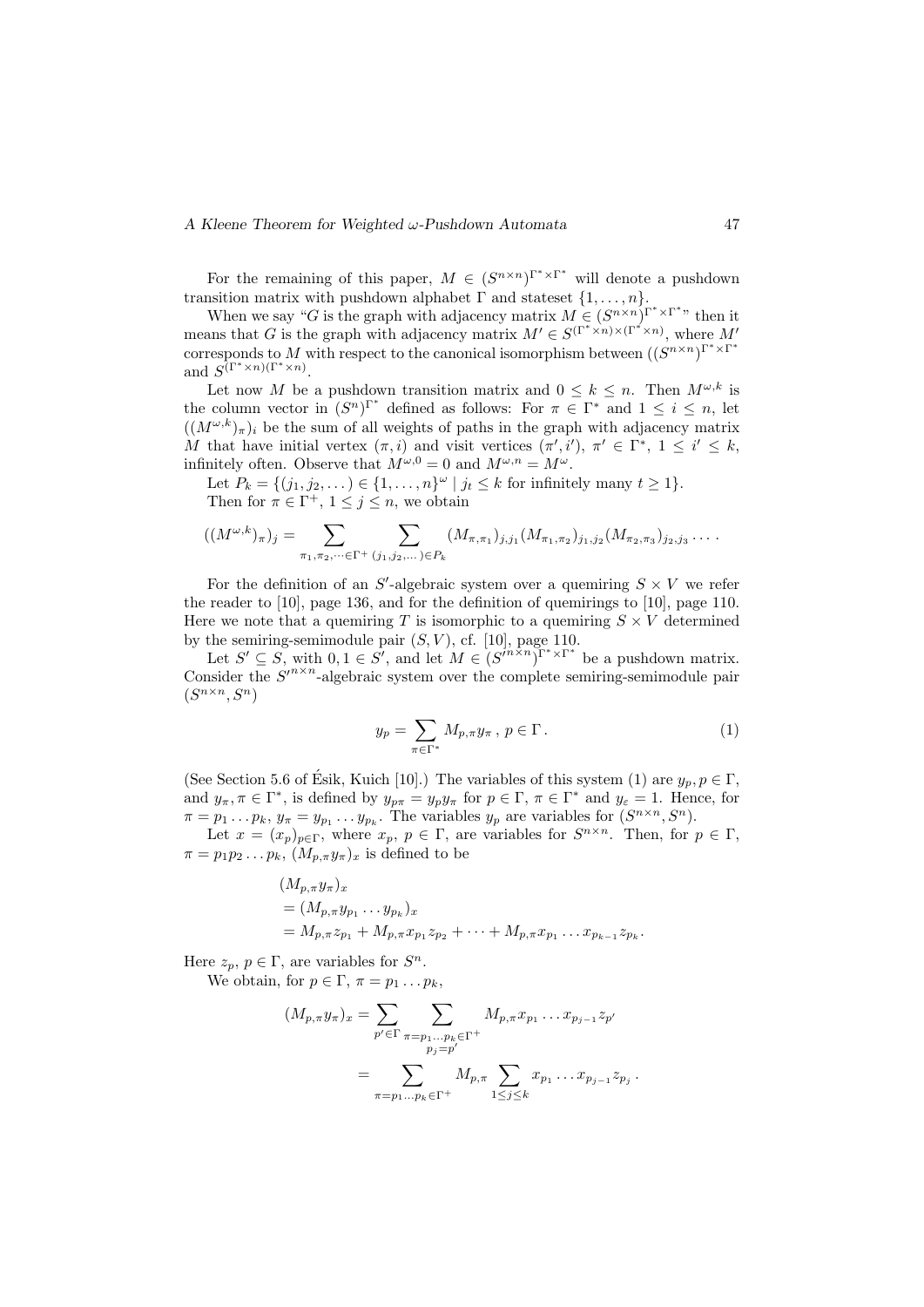The system (1) induces the following mixed  $\omega$ -algebraic system:

$$
x_p = \sum_{\pi \in \Gamma^*} M_{p\pi} x_\pi, \ p \in \Gamma,\tag{2}
$$

$$
z_p = \sum_{\pi \in \Gamma^*} (M_{p,\pi} y_{\pi})_{(x_p)_{p \in \Gamma}} = \sum_{p' \in \Gamma} \sum_{\substack{\pi = p_1 \dots p_k \in \Gamma^+ \\ p_j = p'}} M_{p,\pi} x_{p_1} \dots x_{p_{j-1}} z_{p'}.
$$
 (3)

Here (2) is an  $S^{n \times n}$ -algebraic system over the semiring  $S^{n \times n}$  (see Section 2.3) of Ésik, Kuich [10]) and (3) is an  $S^{n \times n}$ -linear system over the semimodule  $S^n$  (see Section 5.5 of Ésik, Kuich  $[10]$ ).

By Theorem 5.6.1 of Esik, Kuich [10],  $(A, U) \in ((S^{n \times n})^{\Gamma}, (S^n)^{\Gamma})$  is a solution of (1) iff A is a solution of (2) and  $(A, U)$  is a solution of (3).

**Theorem 3.1.** Let S be a complete star-omega semiring and  $M \in (S^{n \times n})^{\Gamma^* \times \Gamma^*}$ be a pushdown transition matrix. Then, for all  $0 \leq k \leq n$ ,

$$
(((M^*)_{p,\varepsilon})_{p\in\Gamma},((M^{\omega,k})_p)_{p\in\Gamma})
$$

is a solution of (1).

We now introduce pushdown automata and  $\omega$ -pushdown automata (see Kuich, Salomaa [12], Kuich [11], Cohen, Gold [2]).

Let S be a complete semiring and  $S' \subseteq S$  with  $0, 1 \in S'$ . An S'-pushdown automaton over S

$$
\mathcal{P} = (n, \Gamma, I, M, P, p_0)
$$

is given by

- (*i*) a finite set of *states*  $\{1, \ldots, n\}, n \geq 1$ ,
- (*ii*) an alphabet  $\Gamma$  of *pushdown symbols*,
- (iii) a pushdown transition matrix  $M \in (S^{n \times n})^{\Gamma^* \times \Gamma^*}$ ,
- (*iv*) an *initial state vector*  $I \in S'^{1 \times n}$ ,
- (v) a final state vector  $P \in S'^{n \times 1}$ ,
- (*vi*) an *initial pushdown symbol*  $p_0 \in \Gamma$ ,

The behavior  $||\mathcal{P}||$  of  $\mathcal{P}$  is an element of S and is defined by  $||\mathcal{P}|| = I(M^*)_{p_0,\varepsilon}P$ . For a complete semiring-semimodule pair  $(S, V)$ , an  $S'$ - $\omega$ -pushdown automaton (over  $(S, V)$ )

$$
\mathcal{P} = (n, \Gamma, I, M, P, p_0, k)
$$

is given by an S'-pushdown automaton  $(n, \Gamma, I, M, P, p_0)$  and an  $k \in \{0, ..., n\}$ indicating that the states  $1, \ldots, k$  are repeated states.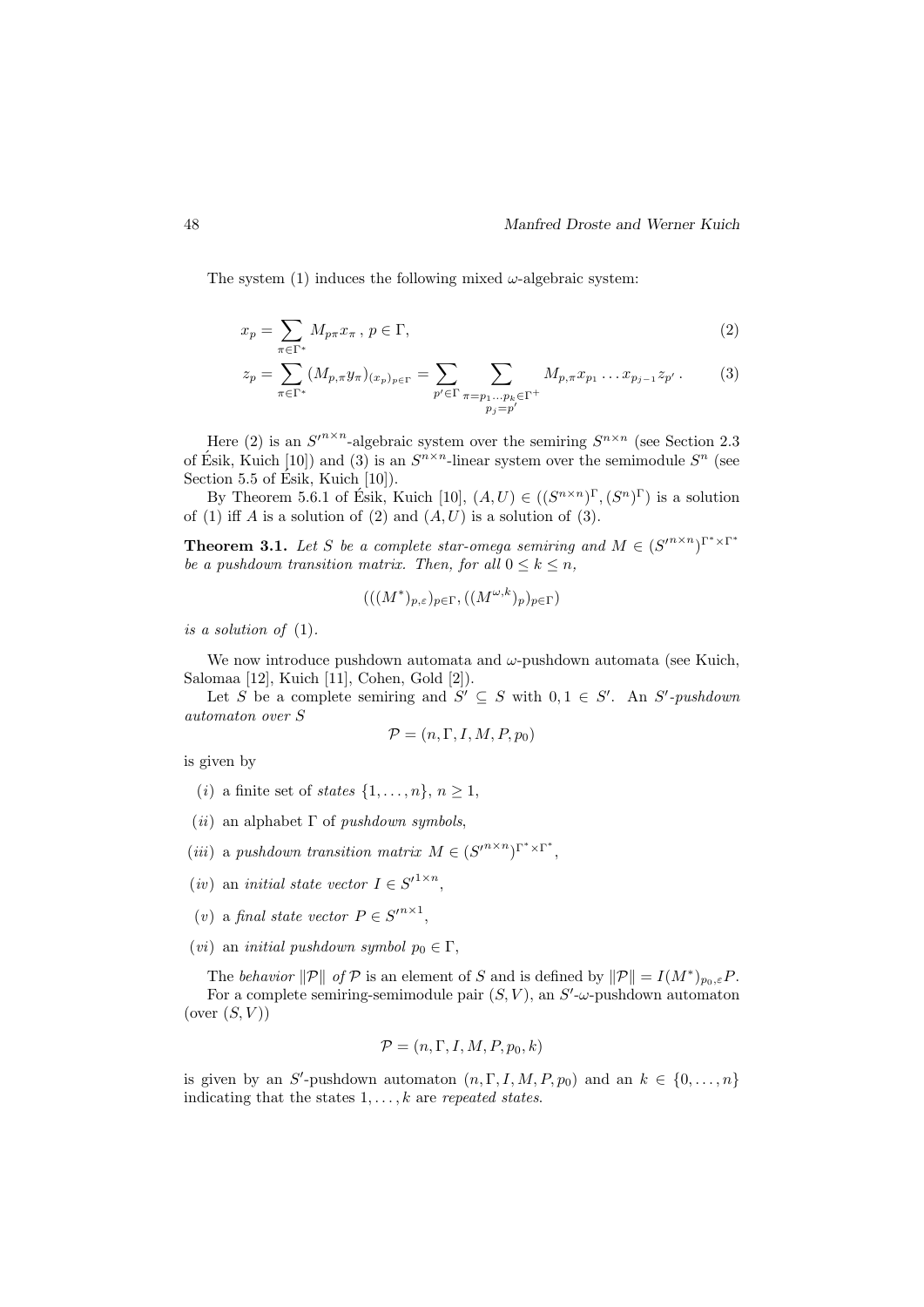#### A Kleene Theorem for Weighted  $\omega$ -Pushdown Automata 49

The behavior  $\|\mathcal{P}\|$  of the S'- $\omega$ -pushdown automaton  $\mathcal P$  is defined by

$$
\|\mathcal{P}\| = I(M^*)_{p_0,\varepsilon}P + I(M^{\omega,k})_{p_0}.
$$

Here  $I(M^*)_{p_0,\varepsilon}P$  is the behavior of the S'- $\omega$ -pushdown automaton  $\mathcal{P}_1 = (n, \Gamma, I, M, P, p_0, 0)$  and  $I(M^{\omega, k})_{p_0}$  is the behavior of the S'- $\omega$ -pushdown automaton  $\mathcal{P}_2 = (n, \Gamma, I, M, 0, p_0, k)$ . Observe that  $\mathcal{P}_2$  is an automaton with the Büchi acceptance condition: if G is the graph with adjacency matrix  $M$ , then only paths that visit the repeated states  $1, \ldots, k$  infinitely often contribute to  $||\mathcal{P}_2||$ . Furthermore,  $\mathcal{P}_1$  contains no repeated states and behaves like an ordinary  $S'$ -pushdown automaton.

Theorem 3.2. Let S be a complete star-omega semiring and let  $\mathcal{P} = (n, \Gamma, I, M, P, p_0, k)$  be an S'- $\omega$ -pushdown automaton over  $(S, S)$ . Then  $(\|\mathcal{P}\|,(((M^*)_{{p,\varepsilon}})_{p\in\Gamma},((M^{\omega,k})_{{p}})_{p\in\Gamma})),\ 0\leq k\leq n,\ \text{is a solution of the }S'^{n\times n}.$ algebraic system

$$
y_0 = I y_{p_0} P, y_p = \sum_{\pi \in \Gamma^*} M_{p, \pi} y_{\pi}, p \in \Gamma
$$

over the complete semiring-semimodule pair  $(S^{n \times n}, S^n)$ .

Let now  $S$  be a continuous star-omega semiring and consider an  $S'$ -algebraic system  $y = p(y)$  over  $(S, S)$ . Then the least solution of the S'-algebraic system  $x = p(x)$  over S, say  $\sigma$ , exists, and the components of  $\sigma$  are elements of  $\mathfrak{Alg}(S')$ . Moreover, write the  $\mathfrak{Alg}(S')$ -linear system  $z = p_0(z)$  over S in the form  $z = Mz$ , where M is an  $n \times n$ -matrix. Then, by Theorem 5.6.1 of Esik, Kuich [10],  $(\sigma, M^{\omega,k})$ ,  $0 \leq k \leq n$ , is a solution of  $y = p(y)$ . Given a  $k \in \{0, 1, \ldots, n\}$ , we call this solution the solution of order k of  $y = p(y)$ . By  $\omega$ -2llg  $(S')$  we denote the collection of all components of solutions of all orders  $k$  of  $S'$ -algebraic systems over  $(S, S)$ . (For details see Section 5.6 of Esik, Kuich [10].) ´

#### 4 The Kleene Theorem

The main result of this section is the following Kleene Theorem.

**Theorem 4.1.** Let  $S$  be a continuous star-omega semiring. Then the following statements are equivalent for  $(s, v) \in S \times S$ :

- (i)  $(s, v) = ||\mathfrak{A}||$ , where  $\mathfrak A$  is a finite  $\mathfrak{Alg}(S')$ -automaton over the quemiring  $(S, S)$ ,
- (*ii*)  $(s, v) \in \omega$ -2llg  $(S')$ ,
- (iii)  $s \in \mathfrak{Alg}(S')$  and  $v = \sum_{1 \leq k \leq m} s_k t_k^{\omega}$ , where  $s_k, t_k \in \mathfrak{Alg}(S')$ ,  $1 \leq k \leq m$ ,
- (iv)  $(s, v) = ||P||$ , where P is an S'- $\omega$ -pushdown automaton.

The proof of this Kleene Theorem is performed as follows: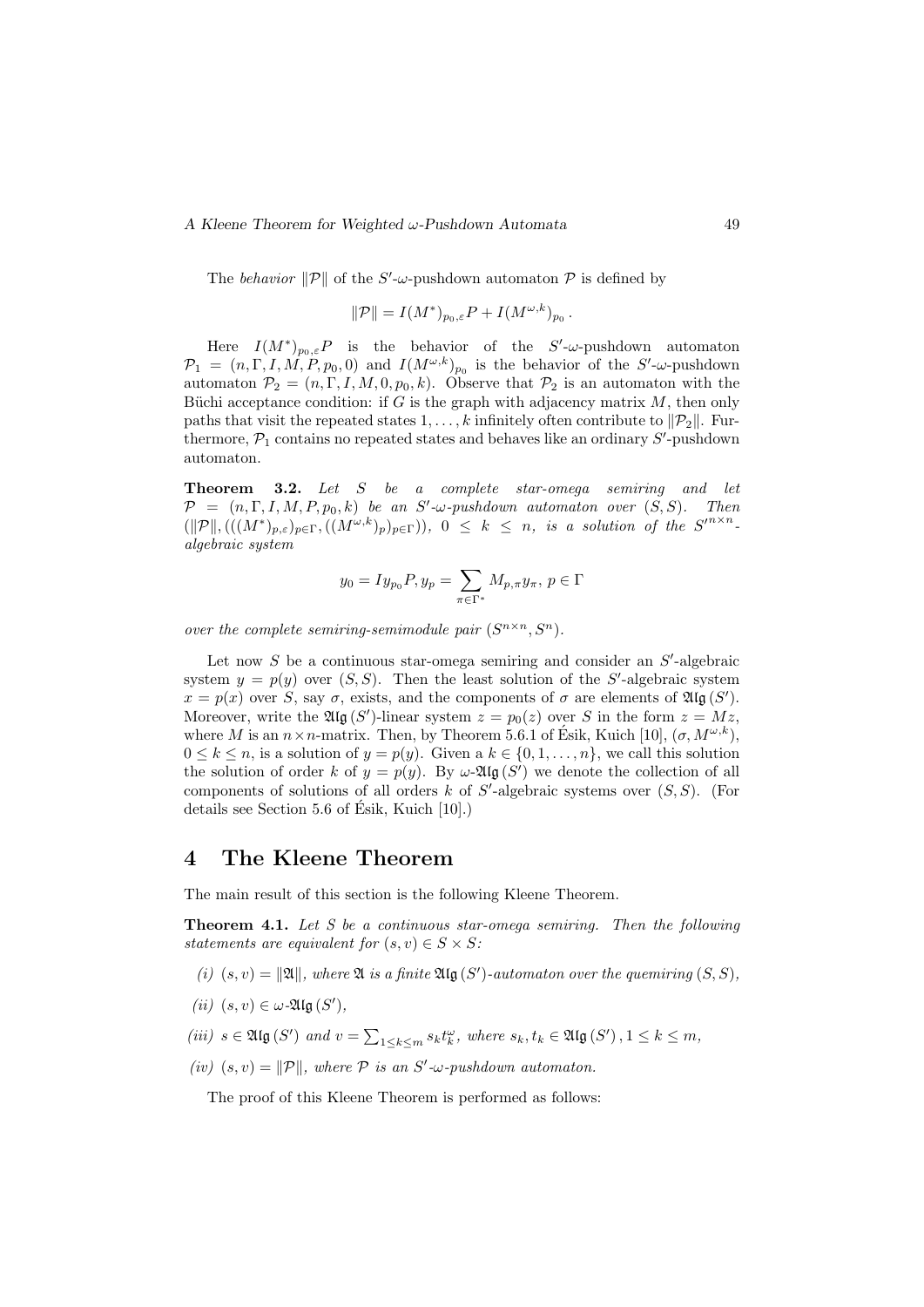- 1. The equivalence of (i), (ii) and (iii) is proved in [10], Theorem 5.4.9.
- 2. The implication  $(iv) \Rightarrow (ii)$  is a simple corollary of Theorem 13 of [4].
- 3. The proof of the implication  $(iii) \Rightarrow (iv)$  is performed by Lemmas 4.1, 4.2 and 4.3 proved in the following pages.

**Lemma 4.1.** Let S be a complete star-omega semiring and  $P$  be an  $S'$ -pushdown automaton. Then there exists an S'- $\omega$ -pushdown automaton  $\mathcal{P}'$  such that  $\|\mathcal{P}'\|$  =  $\|\mathcal{P}\|^\omega$ .

*Proof.* Let  $P = (n, \Gamma, M, I, P, p_0)$ . Then we construct  $P' = (2n, \Gamma', M', I', 0, p'_0, n)$ ,  $\Gamma' = \Gamma \cup \{p'_0\}$  as follows.

The pushdown transition matrix  $M' \in (S^{2n \times 2n})^{\Gamma'^* \times \Gamma'^*}$  has, for  $\pi \in \Gamma^*$ ,  $1 \leq j \leq n$ , the entries

$$
(M'_{p'_0, p'_0})_{n+i,j} = (PI)_{i,j},
$$
  
\n
$$
(M'_{p'_0, \pi p'_0})_{i,n+j} = (M_{p_0, \pi})_{i,j}
$$
  
\n
$$
(M'_{p, \pi})_{n+i, n+j} = (M_{p, \pi})_{i,j};
$$

all other entries of the matrices  $M'_{p,\pi}, p \in \Gamma', \pi \in \Gamma'^{*}$ , are 0.

The initial state vector  $I' \in S'^{2n \times 1}$  has, for  $1 \leq i \leq n$ , the entries

$$
I_i' = I_i, I_{n+i}' = 0.
$$

We have to prove that

$$
\|\mathcal{P}'\| = I'\left(M'^{\omega,n}\right)_{p'_0} = \|\mathcal{P}\|^\omega = \left(I\left(M^*\right)_{p_0,\varepsilon} P\right)^\omega.
$$

The proof of this claim is as follows. By definition, for  $1 \leq i \leq 2n$ ,

$$
\left((M'^{\omega,n})_{p'_0}\right)_i = \sum_{\pi_1,\pi_2,\ldots\in \Gamma'^*}\sum_{i_1,i_2,\ldots\in P_n\atop 1\leq i_1,i_2,\ldots\leq 2n}\left(M'_{p'_0,\pi_1}\right)_{i,i_1}\left(M'_{\pi_1,\pi_2}\right)_{i_1,i_2}\cdots
$$

Inspection shows that a repeated state in the sequence  $i_1, i_2, \ldots$  appears only if in the run  $p'_0, \pi_1, \pi_2, \ldots$  a transition from  $p'_0$  to  $p'_0$  appears.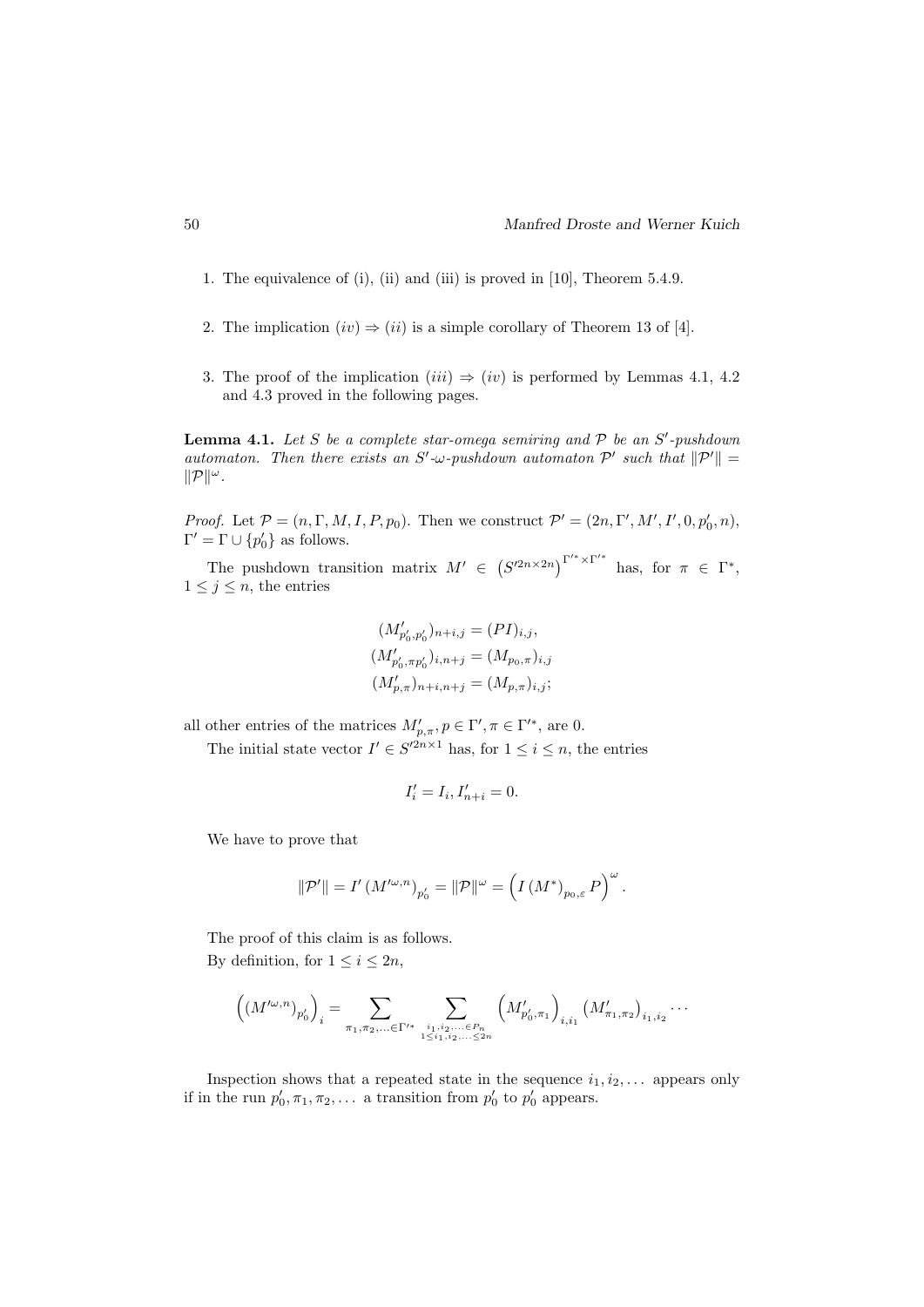Hence, we obtain, with  $i_0^1 = i$ ,  $\pi_0^t = \varepsilon$  for  $t \ge 1$ ,

$$
\left((M^{\prime\omega,n})_{p'_{0}}\right)_{i}
$$
\n
$$
=\prod_{t\geq 1}\sum_{k_{t}\geq 1}\sum_{1\leq i_{0}^{t},...,i_{k_{t}}^{t}\leq n}\sum_{\pi_{1}^{t},..., \pi_{k_{t-1}}^{t}\in\Gamma^{*}}\left(M_{p'_{0},\pi_{1}^{t}p'_{0}}^{\prime}\right)_{i_{0}^{t},n+i_{1}^{t}}\left(M_{\pi_{1}^{t}p'_{0},\pi_{2}^{t}p'_{0}}^{\prime}\right)_{n+i_{1}^{t},n+i_{2}^{t}}\cdots
$$
\n
$$
\left(M_{\pi_{k_{t-1}}^{t},p'_{0},p'_{0}}^{\prime}\right)_{n+i_{k_{t-1}}^{t},n+i_{k_{t}}^{t}}\left(M_{p'_{0},p'_{0}}^{\prime}\right)_{n+i_{k_{t}}^{t},i_{0}^{t+1}}
$$
\n
$$
=\prod_{t\geq 1}\sum_{k_{t}\geq 1}\sum_{1\leq i_{0}^{t},...,i_{k_{t}}^{t}\leq n}\sum_{\pi_{1}^{t},..., \pi_{k_{t-1}}^{t}\in\Gamma^{*}}\left(M_{p_{0},\pi_{1}^{t}}^{\prime}\right)_{i_{0}^{t},i_{1}^{t}}\left(M_{\pi_{1}^{t},\pi_{2}^{t}}^{\prime}\right)_{i_{1}^{t},i_{2}^{t}}\cdots
$$
\n
$$
\left(M_{\pi_{k_{t-1}}^{t},\varepsilon}\right)_{i_{k_{t-1}}^{t},i_{k_{t}}^{t}}\left(PI\right)_{i_{k_{t}}^{t},i_{0}^{t+1}}
$$
\n
$$
=\prod_{t\geq 1}\sum_{1\leq i_{0}^{t}\leq n}\sum_{k_{t}\geq 1}\left(\left(M^{k_{t}}\right)_{p_{0},\varepsilon}PI\right)_{i_{0}^{t},i_{0}^{t+1}}
$$
\n
$$
=\prod_{t\geq 1}\sum_{1\leq i_{0}^{t}\leq n}\left(\left(M^{*}\right)_{p_{0},\varepsilon}PI\right)_{i_{0}^{t},i_{0}^{t+1}}
$$
\n
$$
=\left(\left(M^{*}\right)_{p_{0},\varepsilon}PI\right)_{i
$$

Hence,

$$
\begin{split} \|\mathcal{P}'\| &= \sum_{1 \leq i \leq 2n} I_i \left( \left( M'^{\omega,n} \right)_{p'_0} \right)_i \\ &= \sum_{1 \leq i \leq n} I_i \left( \left( M'^{\omega,n} \right)_{p'_0} \right)_i \\ &= I \left( M'^{\omega,n} \right)_{p'_0} \\ &= I \left( \left( M^* \right)_{p_0,\varepsilon} P I \right)^\omega \\ &= \left( I \left( M^* \right)_{p_0,\varepsilon} P \right)^\omega \\ &= \|\mathcal{P}\|^\omega. \end{split}
$$

 $\Box$ 

**Lemma 4.2.** Let S be a complete star-omega semiring,  $P_1$  be an S'- $\omega$ -pushdown automaton and  $P_2$  be an S'-pushdown automaton. Then there exists an S'- $\omega$ pushdown automaton  $P$  such that  $||P|| = ||P_2|| ||P_1||$ .

*Proof.* Let  $\mathcal{P}_1 = (n_1, \Gamma_1, I_1, M_1, P_1, p_1, k)$  and  $\mathcal{P}_2 = (n_2, \Gamma_2, I_2, M_2, P_2, p_2)$  with  $\Gamma_1 \cap \Gamma_2 = \emptyset$ . Then we construct  $\mathcal{P} = (n_1 + n_2, \Gamma_1 \cup \Gamma_2, I, M, P, p_2, k)$  as follows.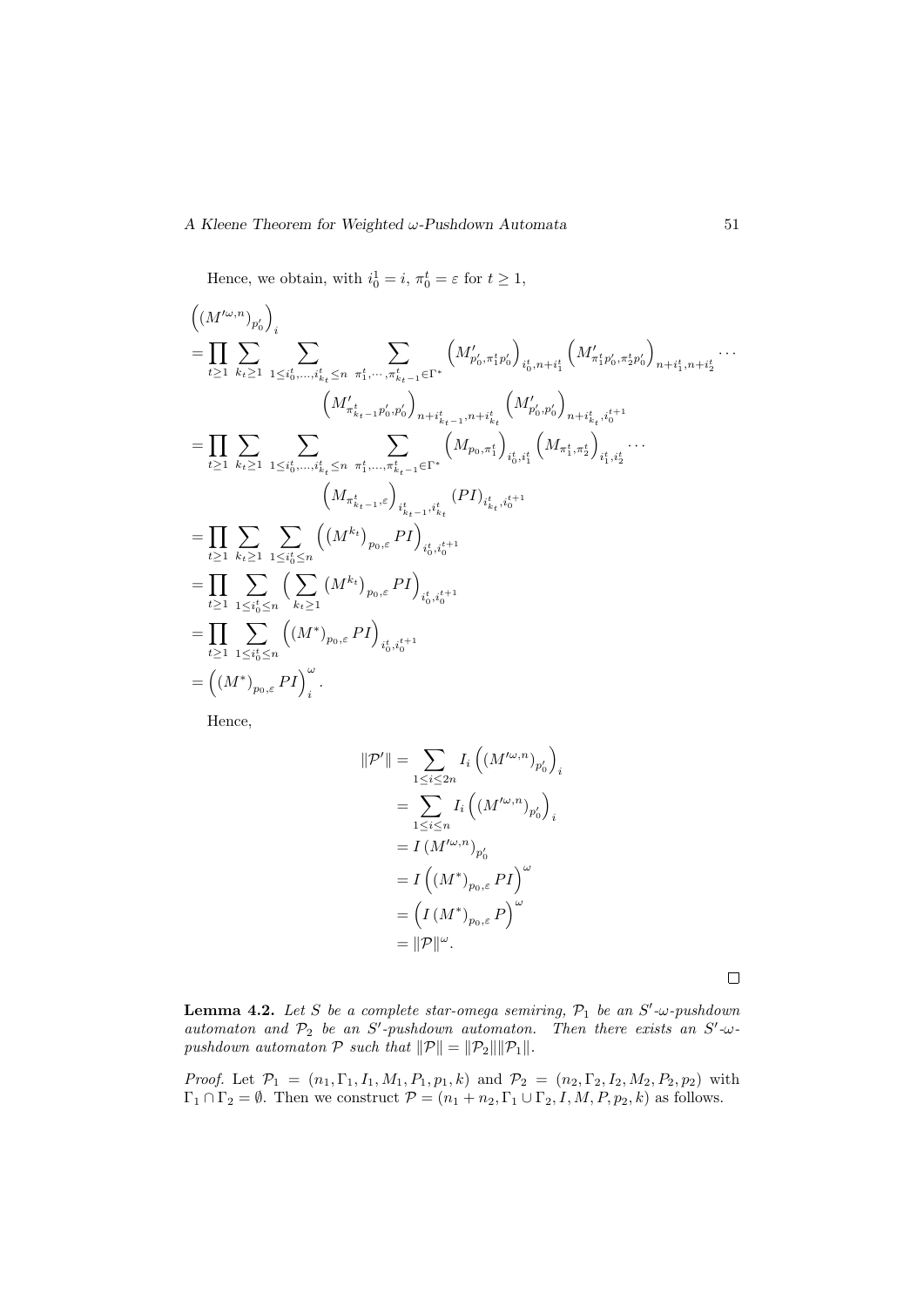Let  $Q_1 = \{1, \ldots, n_1\}$  and  $Q_2 = \{n_1 + 1, \ldots, n_2\}$ . The pushdown transition matrix  $M \in (S'^{(n_1+n_2)\times (n_1+n_2)})^{{(\Gamma_1 \cup \Gamma_2)}^* \times {(\Gamma_1 \cup \Gamma_2)}^*}$  has entries

1. transitions from  $Q_2$  to  $Q_2$ 

$$
(M_{p_2, \pi p_1})_{i,j} = ((M_2)_{p_2, \pi})_{i,j}, \quad i, j \in Q_2, \pi \in \Gamma_2^+,
$$
  

$$
(M_{p, \pi})_{i,j} = ((M_2)_{p, \pi})_{i,j}, \quad i, j \in Q_2, p \in \Gamma_2, \pi \in \Gamma_2^+,
$$
  

$$
(M_{p, \varepsilon})_{i,j} = ((M_2)_{p, \varepsilon})_{i,j}, \quad i, j \in Q_2, p \in \Gamma_2;
$$

2. transitions from  $Q_2$  to  $Q_1$ 

$$
(M_{p_2,p_1})_{i,j} = ((M_2)_{p_2,\varepsilon} P_2 I_1)_{i,j}, \quad i \in Q_2, j \in Q_1,
$$
  

$$
(M_{p,\varepsilon})_{i,j} = ((M_2)_{p,\varepsilon} P_2 I_1)_{i,j}, \quad i \in Q_2, j \in Q_1, p \in \Gamma_2;
$$

3. transitions from  $Q_1$  to  $Q_1$ 

$$
(M_{p,\pi})_{i,j} = ((M_1)_{p,\pi})_{i,j}, \quad i,j \in Q_1, p \in \Gamma_1, \pi \in \Gamma_1^*.
$$

All other entries of the matrices  $M_{p,\pi}$ ,  $p \in \Gamma_1 \cup \Gamma_2$ ,  $\pi \in (\Gamma_1 \cup \Gamma_2)^*$ , are 0.

The initial state vector  $I \in S'^{1 \times (n_1+n_2)}$  and the final state vector  $P \in S'^{(n_1+n_2)\times 1}$  have the entries

$$
I_i = 0, \ i \in Q_1, \qquad I_i = (I_2)_i, \ i \in Q_2; P_i = (P_1)_i, \ i \in Q_1, \qquad P_i = 0, \ i \in Q_2.
$$

We have to prove that

$$
\begin{aligned} \|\mathcal{P}\| &= I \left(M^*\right)_{p_2,\varepsilon} P + I \left(M^{\omega,k}\right)_{p_2} \\ &= I_2 \left(M_2^*\right)_{p_2,\varepsilon} P_2 I_1 \left(M_1^*\right)_{p_1,\varepsilon} P_1 + I_2 \left(M_2^*\right)_{p_2,\varepsilon} P_2 I_1 \left(M_1^{\omega,k}\right)_{p_1} \\ &= \|\mathcal{P}_2\| \|\mathcal{P}_1\|. \end{aligned}
$$

The proof of this claim is as follows. By definition,

$$
\left(\left(M^{\omega,k}\right)_{p_2}\right)_{i_0} = \sum_{\substack{\pi_1, \pi_2, \dots \in (\Gamma_1 \cup \Gamma_2)^*}} \sum_{\substack{i_1, i_2, \dots \in P_k \\ 1 \le i_1, i_2, \dots \le n_1 + n_2}} \n\tag{M_{p_2, \pi_1}}_{i_0, i_1} \left(M_{\pi_1, \pi_2}\right)_{i_1, i_2} \dots, \quad i_0 \in Q_2,
$$

$$
((M^{\omega,k})_{p_2})_{i_0} = 0, \quad i_0 \in Q_1.
$$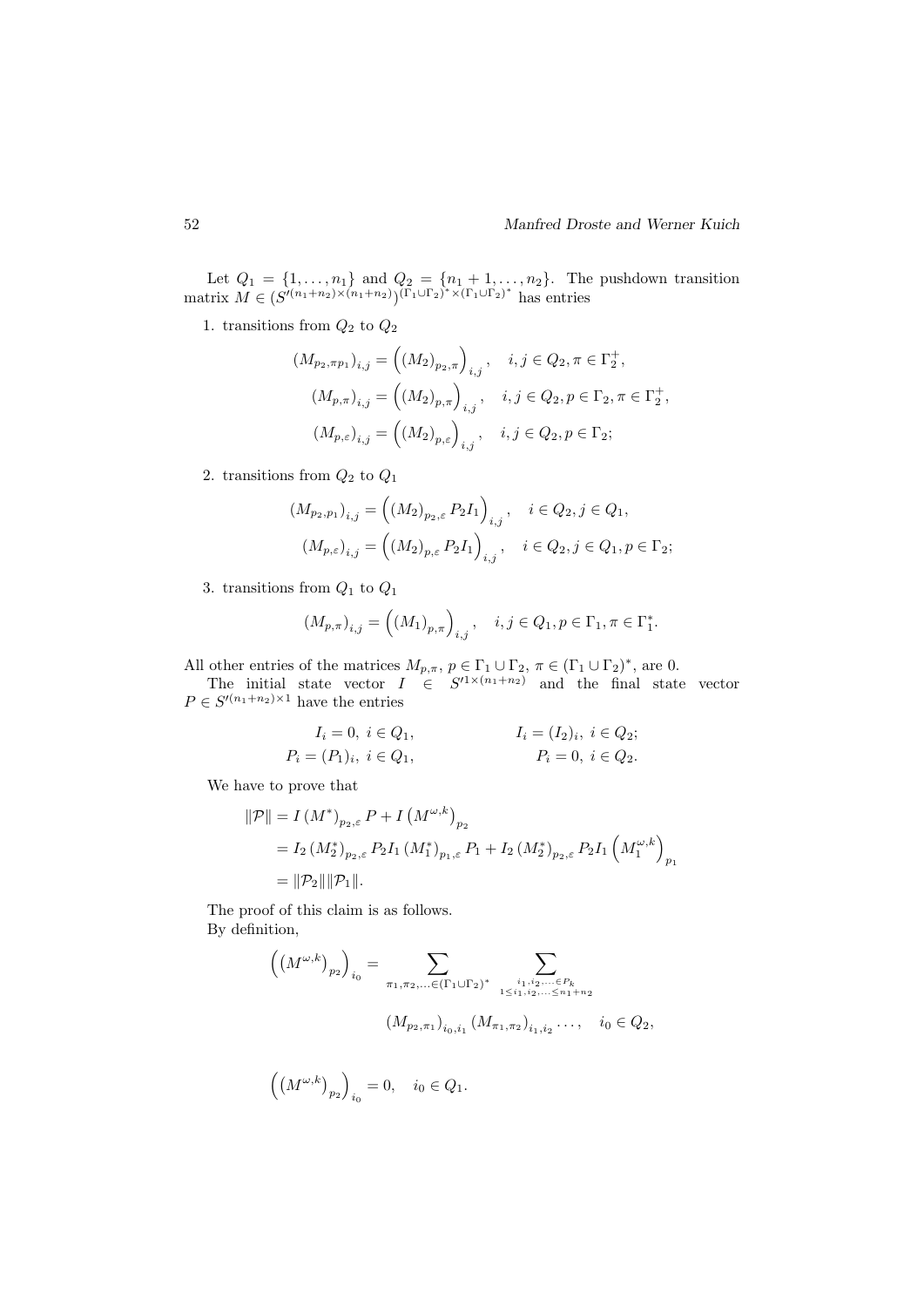As long as  $P$  remains in a state of  $Q_2$ , the contents of the pushdown tape is  $\pi p_1, \pi \in \Gamma_2^*$ . The transition from a state of  $Q_2$  to a state of  $Q_1$  is possible only in the following three situations:

- (a) In the first step, the contents  $p_2$  of the pushdown tape is replaced by  $p_1$ .
- (b) The contents of the pushdown tape is  $pp_1, p \in \Gamma_2$ , and p is replaced by the empty word; so that after this replacement the contents is  $p_1$ .
- (c) The contents of the pushdown tape is  $p\pi p_1$ ,  $p \in \Gamma_2$ ,  $\pi \in \Gamma_2^+$ , and p is replaced by the empty word. In this situation, no continuation of the computation of P is possible.

Since all the repeated states are states in  $Q_1$ , there must be a transition from a state of  $Q_2$  to a state of  $Q_1$ .

As long as  $P$  remains in a state of  $Q_2$  with  $\pi p_1, \pi \in \Gamma_2^*$ , on the pushdown tape, it simulates  $P_2$  up to situations (a) or (b). Then  $p_1$  is the contents of the pushdown tape of  $P$ ,  $P$  is in a state of  $Q_1$  and simulates  $P_1$ , since there is no transition from a state of  $Q_1$  to a state of  $Q_2$ .

Hence, we obtain, for  $i_0 \in Q_2$ ,

$$
\left((M^{\omega,k})_{p_{2}}\right)_{i_{0}}\n= \sum_{\substack{\pi_{1},\pi_{2},\dots\in\Gamma_{1}^{+} \\ \sum_{j_{0},j_{1},\dots\in Q_{1}}^{j_{0},j_{1},\dots\in Q_{1}}}} \sum_{(M_{p_{2},p_{1}})_{i_{0},j_{0}}}(M_{p_{1},\pi_{1}})_{j_{0},j_{1}}(M_{\pi_{1},\pi_{2}})_{j_{1},j_{2}}\cdots + \sum_{t\geq 1} \sum_{\rho_{1},\dots,\rho_{t-1}\in\Gamma_{2}^{+}} \sum_{\substack{\beta_{t}\in\Gamma_{2} \\ \sum_{j_{1},j_{2},\dots,j_{t}\in\Gamma_{1}^{+}}}^{\sum_{j_{0},j_{1},\dots,j_{t}\in Q_{k}}}\sum_{\substack{\pi_{1},\pi_{2},\dots\in\Gamma_{1}^{+} \\ \sum_{j_{0},j_{1},\dots,j_{t}\in Q_{k}}}\left(M_{p_{2},p_{1}p_{1}}\right)_{i_{0},j_{1}}(M_{p_{1},\pi_{1}})_{j_{0},j_{1}}(M_{\pi_{1},\pi_{2}})_{j_{1},j_{2}}\cdots\right] = \sum_{j_{0}\in Q_{1}} \left((M_{2})_{p_{2},\varepsilon} P_{2} I_{1}\right)_{i_{0},j_{0}} \left((M_{1}^{\omega,k})_{p_{1}}\right)_{j_{0}} + \sum_{t\geq 1} \sum_{\substack{\rho_{1},\dots,\rho_{t-1}\in\Gamma_{2}^{+} \\ \sum_{j_{t}\in\Gamma_{2}}^{+}}}\sum_{\pi_{1},\pi_{2},\dots\in\Gamma_{1}^{+}} \sum_{i_{1},\dots,i_{t}\in Q_{2}} \sum_{\substack{j_{0},j_{1},\dots,j_{t}\in Q_{1} \\ \sum_{(j_{0},j_{1},\dots,j)\in P_{k}}}\left((M_{2})_{p_{2},\rho_{1}}\right)_{i_{0},j_{1}}\left((M_{2})_{p_{1},\rho_{2}}\right)_{i_{1},i_{2}}\cdots\right] = \sum_{j_{0}\in Q_{1}} \sum_{t\geq 0} \left((M_{2}^{t+1})_{p_{2},\varepsilon} P_{2} I_{1}\right)_{i_{0},j_{0}} \left((M_{1}^{t})_{p_{1
$$

In the first equality, the first summand on the right side represents situation (a), while the second summand represents situation (b).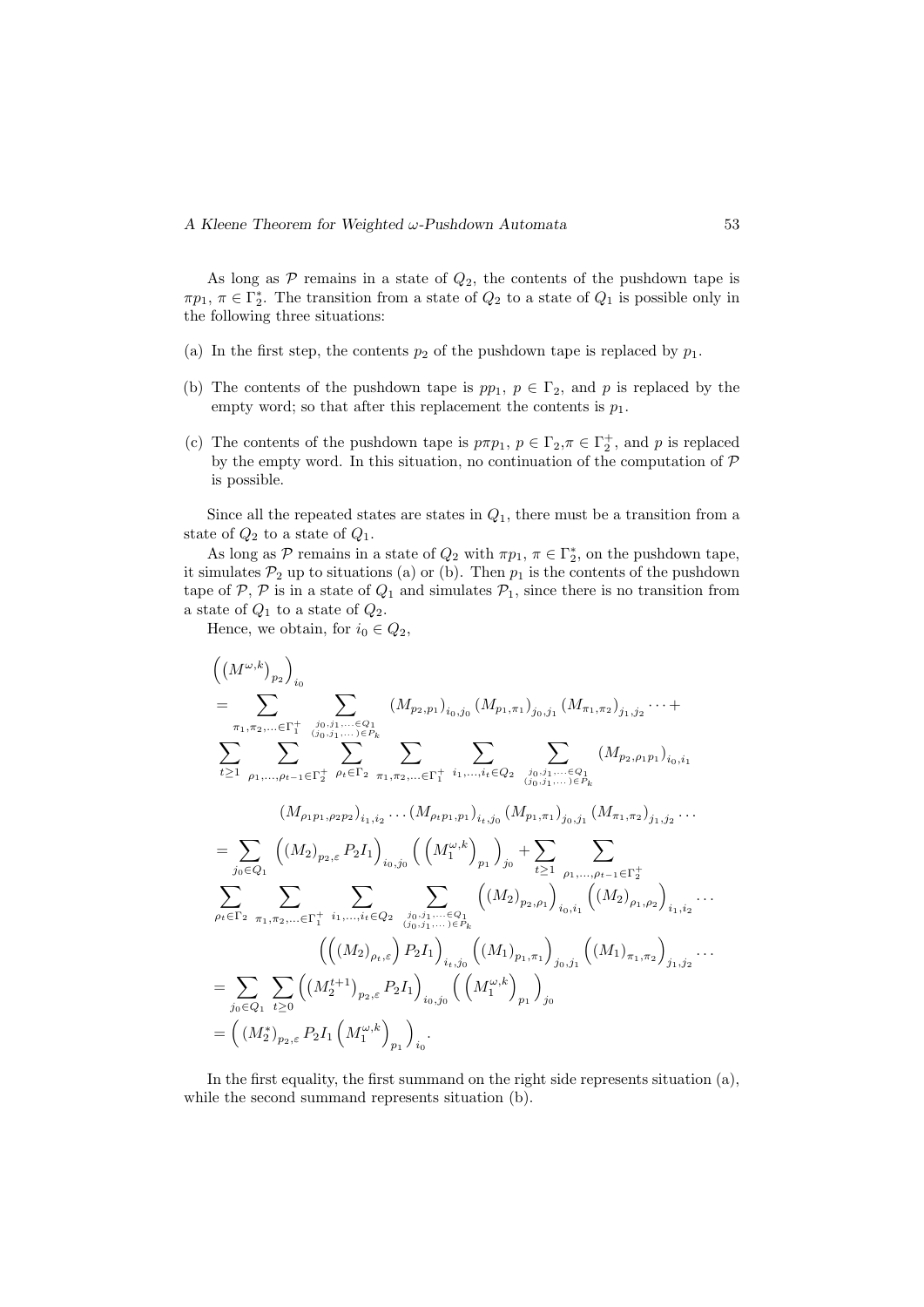By definition,

$$
\left((M^*)_{p_2,\varepsilon}\right)_{i_0,j} = \sum_{t\geq 1} \sum_{\pi_1,\dots,\pi_t \in (\Gamma_1 \cup \Gamma_2)^*} \sum_{1\leq i_1,\dots,i_t \leq n_1+n_2} (M_{p_2,\pi_1})_{i_0,i_1}
$$

$$
(M_{\pi_1,\pi_2})_{i_1,i_2}\dots(M_{\pi_t,\varepsilon})_{i_t,j}, \quad i_0 \in Q_2, j \in Q_1 \cup Q_2,
$$

$$
\left((M^*)_{p_2,\varepsilon}\right)_{i_0,j} = 0, \quad i_0 \in Q_1, j \in Q_1 \cup Q_2.
$$

Observe that  $\pi_1 = \pi p_1$ ,  $\pi \in \Gamma_2^*$ . To obtain the empty tape,  $P$  has to replace eventually  $p_1$  by some  $\pi' \in \Gamma_1^*$ . But this is possible only in situations (a) or (b).

Hence, we obtain, for  $i_0 \in Q_2, j \in Q_1$ ,

$$
\left((M^{*})_{p_{2},\varepsilon}\right)_{i_{0},j} = \sum_{j_{0}\in Q_{1}} (M_{p_{2},p_{1}})_{i_{0},j_{0}} \left((M^{*})_{p_{1},\varepsilon}\right)_{j_{0},j} +
$$
\n
$$
\sum_{t\geq 1} \sum_{\rho_{1},\ldots,\rho_{t-1}\in\Gamma_{2}^{+}} \sum_{\rho_{t}\in\Gamma_{2}} \sum_{i_{1},\ldots,i_{t}\in Q_{2}} \sum_{j_{0}\in Q_{1}} (M_{p_{2},p_{1}p_{1}})_{i_{0},i_{1}} \ldots
$$
\n
$$
(M_{\rho_{t}p_{1},p_{1}})_{i_{t},j_{0}} \left((M^{*})_{p_{1},\varepsilon}\right)_{j_{0},j}
$$
\n
$$
= \sum_{j_{0}\in Q_{1}} \left((M_{2})_{p_{2},\varepsilon} P_{2} I_{1}\right)_{i_{0},j_{0}} \left((M^{*})_{p_{1},\varepsilon}\right)_{j_{0},j} +
$$
\n
$$
\sum_{t\geq 1} \sum_{\rho_{1},\ldots,\rho_{t-1}\in\Gamma_{2}^{+}} \sum_{\rho_{t}\in\Sigma_{2}} \sum_{i_{1},\ldots,i_{t}\in Q_{2}} \sum_{j_{0}\in Q_{1}} \left((M_{2})_{p_{2},\rho_{1}}\right)_{i_{0},i_{1}} \ldots
$$
\n
$$
\left((M_{2})_{\rho_{t-1},\rho_{t}}\right)_{i_{t-1},i_{t}} \left((M_{2})_{\rho_{t},\varepsilon} P_{2} I_{1}\right)_{i_{t},j_{0}} \left((M^{*}_{1})_{p_{1},\varepsilon}\right)_{j_{0},j}
$$
\n
$$
= \left((M_{2})_{p_{2},\varepsilon} P_{2} I_{1} (M^{*}_{1})_{p_{1},\varepsilon}\right)_{j_{0},j}
$$
\n
$$
= \sum_{t\geq 0} \left((M_{2}^{t+1})_{p_{2},\varepsilon} P_{2} I_{1} (M^{*}_{1})_{p_{1},\varepsilon}\right)_{i_{0},j}
$$
\n
$$
= \left((M_{2}^{*})_{p_{2},\varepsilon} P_{2} I_{1} (M
$$

and, for  $i_0 \in Q_2, j \in Q_2$ ,

$$
((M^*)_{p_2,\varepsilon}\Big)_{i_0,j}=0.
$$

In the first equality, the first summand on the right side represents situation (a), while the second summand represents situation (b).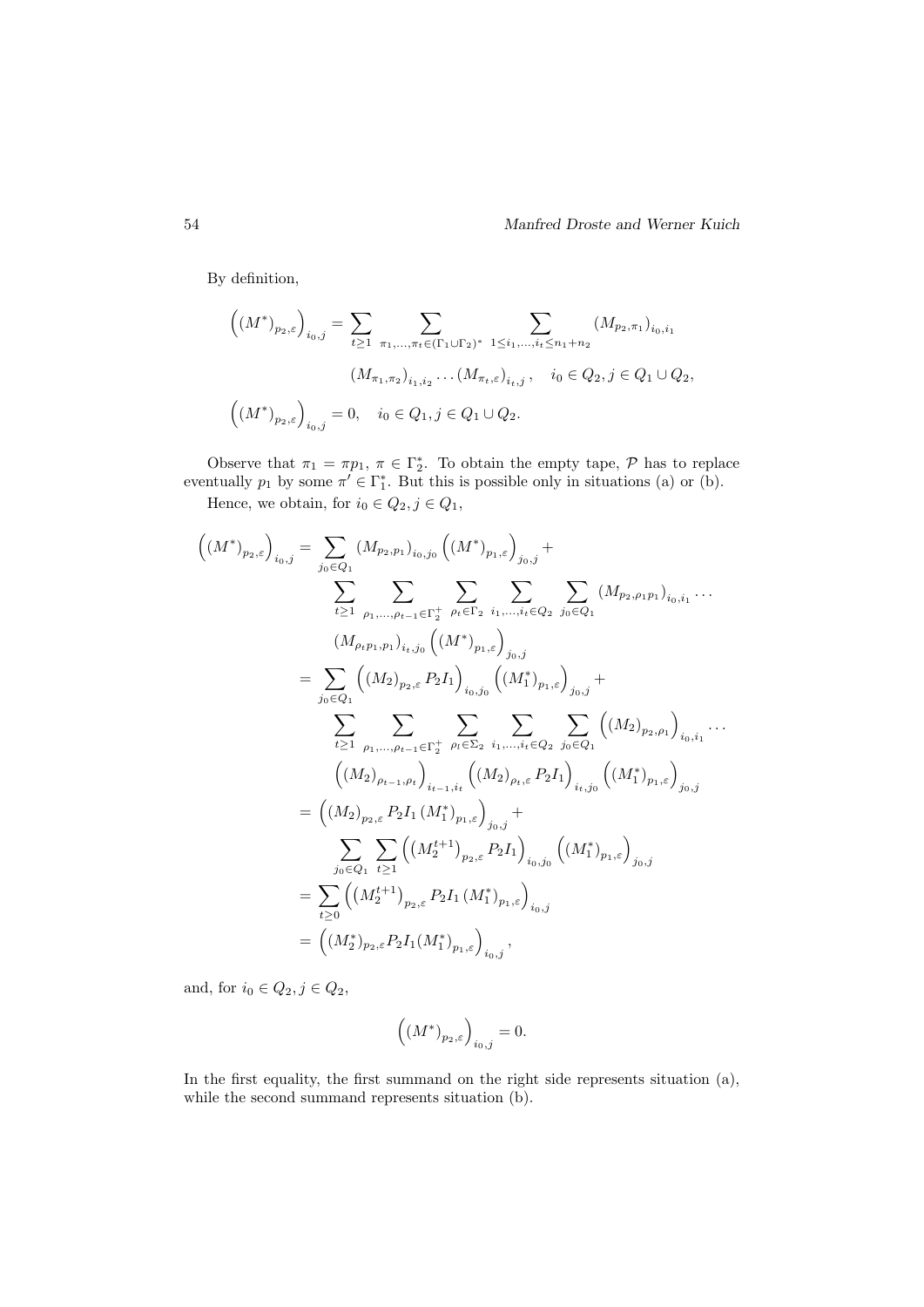We obtain

$$
I(M^*)_{p_2,\varepsilon} P = \sum_{i \in Q_2} \sum_{j \in Q_1} (I_2)_i \left( (M_2^*)_{p_2,\varepsilon} P_2 I_1 (M_1^*)_{p_1,\varepsilon} \right)_{i,j} (P_1)_j
$$
  
=  $I_2 (M_2^*)_{p_2,\varepsilon} P_2 I_1 (M_1^*)_{p_1,\varepsilon} P_1$ 

and

$$
I\left(M^{\omega,k}\right)_{p_2} = \sum_{i \in Q_2} (I_2)_i \left( \left(M_2^*\right)_{p_2,\varepsilon} P_2 I_1 \left(M_1^{\omega,k}\right)_{p_1} \right)_i
$$
  
=  $I_2 \left(M_2^*\right)_{p_2,\varepsilon} P_2 I_1 \left(M_1^{\omega,k}\right)_{p_1}.$ 

Hence,

$$
\begin{aligned} \|\mathcal{P}\| &= I \left(M^*\right)_{p_2,\varepsilon} P + I \left(M^{\omega,k}\right)_{p_2} \\ &= I_2 \left(M_2^*\right)_{p_2,\varepsilon} P_2 \left(I_1 \left(M_1^*\right)_{p_1,\varepsilon} P_1 + I_1 \left(M_1^{\omega,k}\right)_{p_1}\right) \\ &= \|\mathcal{P}_2\| \|\mathcal{P}_1\|. \end{aligned}
$$

**Lemma 4.3.** Let S be a complete star-omega semiring and  $\mathcal{P}_1$ ,  $\mathcal{P}_2$  S'- $\omega$ -pushdown automata. Then there exists an S'- $\omega$ -pushdown automaton P such that  $||P|| =$  $\|\mathcal{P}_1\| + \|\mathcal{P}_2\|.$ 

*Proof.* Let  $\mathcal{P}_i = (n_i, \Gamma_i, I_i, M_i, P_i, p_i, k_i), i = 1, 2$ , with  $\Gamma_1 \cap \Gamma_2 = \emptyset$ . Then we construct  $\mathcal{P} = (n_1 + n_2, \Gamma, I, M, P, p_0, k_1 + k_2), \Gamma = \Gamma_1 \cup \Gamma_2 \cup \{p_0\}.$ 

The matrix  $M \in (S^{(n_1+n_2)\times(n_1+n_2)})^{\Gamma^*\times\Gamma^*}$  is defined as follows. Let, for  $\pi_1, \pi_2 \in$  $\Gamma_1^*, (\pi_1, \pi_2) \neq (\varepsilon, \varepsilon),$ 

$$
(M_1)_{\pi_1, \pi_2} = \begin{pmatrix} a_{\pi_1, \pi_2} & b_{\pi_1, \pi_2} \\ c_{\pi_1, \pi_2} & d_{\pi_1, \pi_2} \end{pmatrix},
$$

where the blocks are indexed by  $\{1, \ldots, k_1\}$ ,  $\{k_1 + 1, \ldots, n_1\}$ , and, for  $\pi_1, \pi_2 \in \Gamma_2^*$ ,  $(\pi_1, \pi_2) \neq (\varepsilon, \varepsilon),$ 

$$
(M_2)_{\pi_1, \pi_2} = \begin{pmatrix} a_{\pi_1, \pi_2} & b_{\pi_1, \pi_2} \\ c_{\pi_1, \pi_2} & d_{\pi_1, \pi_2} \end{pmatrix},
$$

where the blocks are indexed by  $\{1, ..., k_2\}, \{k_2 + 1, ..., n_2\}.$ 

Then, we define, for  $\pi \in \Gamma_1^*$ ,

$$
M_{p_0,\pi} = \begin{pmatrix} a_{p_1,\pi} & 0 & b_{p_1,\pi} & 0 \\ 0 & 0 & 0 & 0 \\ c_{p_1,\pi} & 0 & d_{p_1,\pi} & 0 \\ 0 & 0 & 0 & 0 \end{pmatrix};
$$

 $\Box$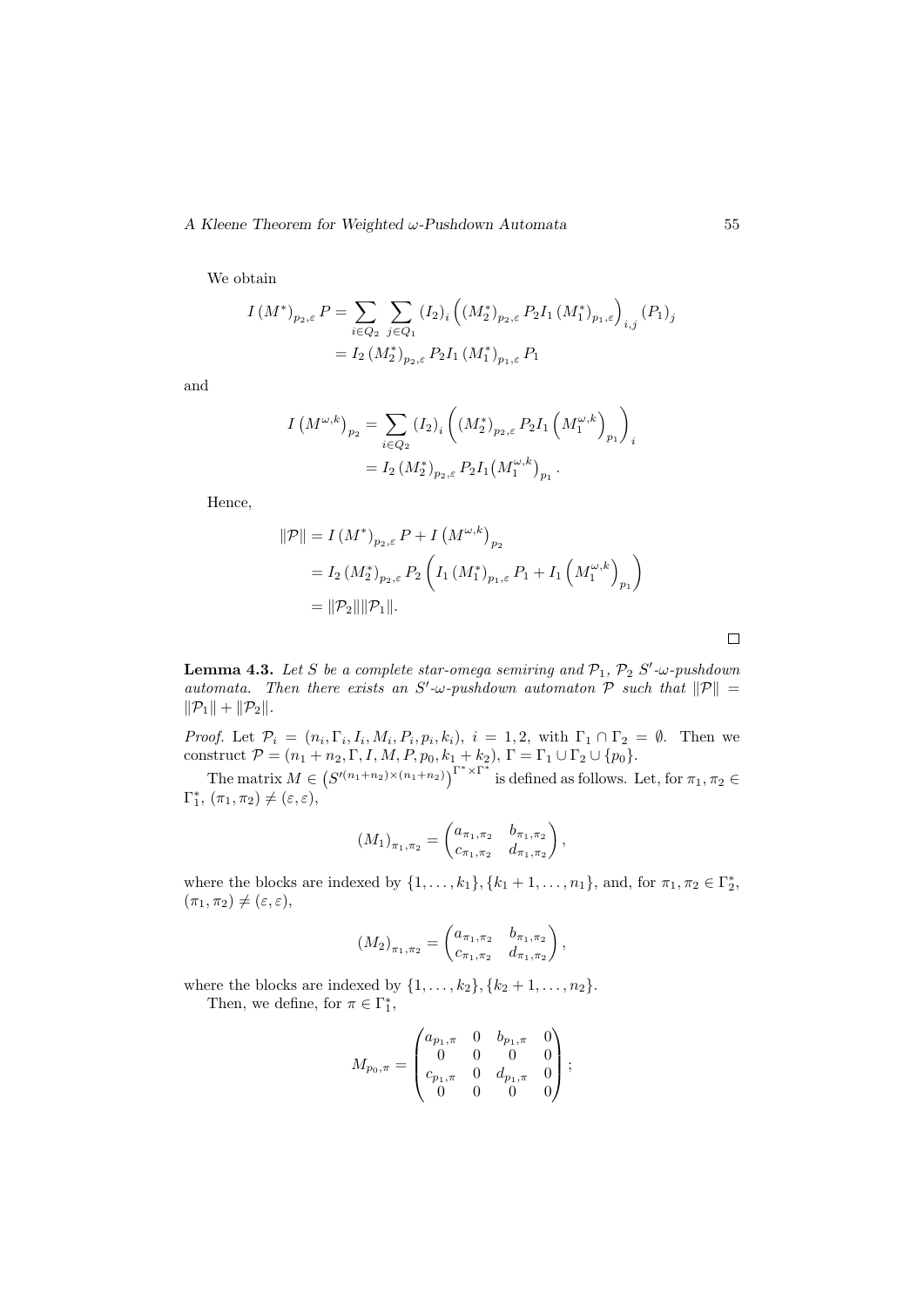for  $\pi \in \Gamma_2^*$ ,

$$
M_{p_0,\pi} = \begin{pmatrix} 0 & 0 & 0 & 0 \\ 0 & a_{p_1,\pi} & 0 & b_{p_1,\pi} \\ 0 & 0 & 0 & 0 \\ 0 & c_{p_1,\pi} & 0 & d_{p_1,\pi} \end{pmatrix};
$$

for  $p \in \Gamma_1, \pi \in \Gamma_1^*$ ,

$$
M_{p,\pi} = \begin{pmatrix} a_{p,\pi} & 0 & b_{p,\pi} & 0 \\ 0 & 0 & 0 & 0 \\ c_{p,\pi} & 0 & d_{p,\pi} & 0 \\ 0 & 0 & 0 & 0 \end{pmatrix};
$$

and for  $p \in \Gamma_2, \pi \in \Gamma_2^*$ ,

$$
M_{p,\pi} = \begin{pmatrix} 0 & 0 & 0 & 0 \\ 0 & a_{p,\pi} & 0 & b_{p,\pi} \\ 0 & 0 & 0 & 0 \\ 0 & c_{p,\pi} & 0 & d_{p,\pi} \end{pmatrix}.
$$

Here the blocks are indexed by  $\{1, ..., k_1\}$ ,  $\{k_1 + 1, ..., k_1 + k_2\}$ ,  $\{k_1 + k_2 + k_3\}$  $1, \ldots, k_2 + n_1\}, \{k_2 + n_1 + 1, \ldots, n_1 + n_2\}.$ 

The initial state vector  $I \in S'^{1 \times (n_1+n_2)}$  and the final state vector  $P \in S'^{(n_1+n_2)\times 1}$  are defined by

$$
I = \left( ((I_1)_i)_{1 \le i \le k_1}, ((I_2)_i)_{1 \le i \le k_2}, ((I_1)_i)_{k_1+1 \le i \le n_1}, ((I_2)_i)_{k_2+1 \le i \le n_2} \right),
$$

and

$$
P = \left( ((P_1)_{i})_{1 \leq i \leq k_1}, ((P_2)_{i})_{1 \leq i \leq k_2}, ((P_1)_{i})_{k_1+1 \leq i \leq n_1}, ((P_2)_{i})_{k_2+1 \leq i \leq n_2} \right)^{\top},
$$

with the same block indexing as before.

We have to prove that

$$
\|\mathcal{P}\| = \|\mathcal{P}_1\| + \|\mathcal{P}_2\| = (I_1M_1^*P_1 + I_2M_2^*P_2) + (I_1M_1^{\omega,k_1} + I_2M_2^{\omega,k_2}).
$$

The proof of this claim is as follows.

We obtain, for  $1 \leq i \leq n_1 + n_2$ ,

$$
\left(\left(M^{\omega,k_1+k_2}\right)_{p_0}\right)_i = \sum_{\substack{\pi_1,\pi_2,\dots\in\Gamma^+\\ 1 \le i_1,i_2,\dots\le n_1+n_2}} \sum_{\substack{(M_{p_0,\pi_1})_{i,i_1} \ (M_{\pi_1,\pi_2})_{i_1,i_2} \ \dots}
$$

For  $1 \leq i \leq k_1$  and  $k_1 + k_2 + 1 \leq i \leq n_1 + k_2$ , and by deleting the 0-block rows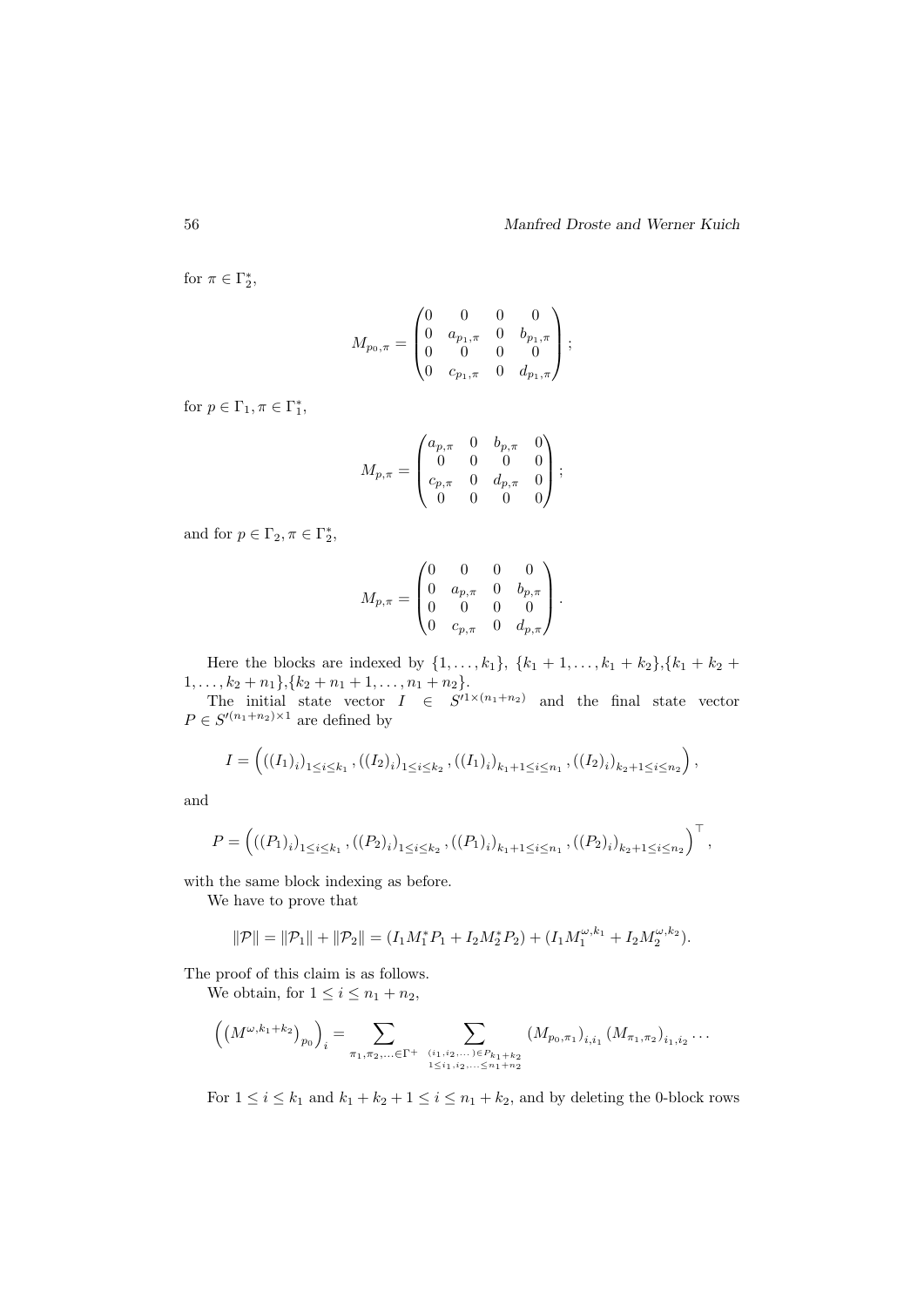and the corresponding 0-block columns, we obtain

$$
\begin{split}\n&\left(\left(M^{\omega,k_{1}+k_{2}}\right)_{p_{0}}\right)_{i} \\
&= \sum_{\pi_{1},\pi_{2},\dots\in\Gamma_{1}^{+}}\sum_{\substack{(i_{1},i_{2},\dots)\in P_{k_{1}}\\1\leq i_{1},i_{2},\dots\leq n_{1}}}\left(a_{p_{1},\pi_{1}}\quad b_{p_{1},\pi_{1}}\right)_{i,i_{1}}\left(a_{\pi_{1},\pi_{2}}\quad b_{\pi_{1},\pi_{2}}\right)_{i_{1},i_{2}} \\
&= \sum_{\pi_{1},\pi_{2},\dots\in\Gamma_{1}^{+}}\sum_{\substack{(i_{1},i_{2},\dots)\in P_{k_{1}}\\1\leq i_{1},i_{2},\dots\leq n_{1}}}\left(\left(M_{1}\right)_{p_{1},\pi_{1}}\right)_{i,i_{1}}\left(\left(M_{1}\right)_{\pi_{1},\pi_{2}}\right)_{i_{1},i_{2}}\cdots \\
&= \left(\left(M_{1}^{\omega,k_{1}}\right)_{p_{1}}\right)_{i'}\n\end{split}
$$

where  $i' = i$  if  $1 \le i \le k_1$  and  $i' = i - k_2$  if  $k_1 + k_2 + 1 \le i \le n_1 + k_2$ .

A similar proof yields, for  $k_1 + 1 \leq i \leq k_1 + k_2$  and  $n_1 + k_2 + 1 \leq i \leq n_1 + n_2$ , and by deleting the 0-block rows and the corresponding 0-block columns,

$$
\left(\left(M^{\omega,k_1+k_2}\right)_{p_0}\right)_i = \left(\left(M_2^{\omega,k_2}\right)_{p_2}\right)_{i'},
$$

where  $i' = i - k_1$  if  $k_1 + 1 \le i \le k_1 + k_2$  and  $i' = i - n_1$  if  $n_1 + k_2 + 1 \le i \le n_1 + n_2$ . By similar arguments, we obtain, for  $1 \leq i, j \leq k_1$  and  $k_1+k_2+1 \leq i, j \leq n_1+k_2$ ,

$$
\left((M^*)_{p_0,\varepsilon}\right)_{i,j} = \left((M_1)_{p_1,\varepsilon}^*\right)_{i',j'},
$$

where  $i' = i$  if  $1 \le i \le k_1$ ,  $i' = i - k_2$  if  $k_1 + k_2 + 1 \le i \le n_1 + k_2$ ,  $j' = j$  if  $1 \leq j \leq k_1$ , and  $j' = j - k_2$  if  $k_1 + k_2 + 1 \leq j \leq n_1 + k_2$ ,

and for  $k_1 + 1 \le i, j \le k_1 + k_2$  and  $n_1 + k_2 + 1 \le i, j \le n_1 + n_2$ ,

$$
\left((M^*)_{p_0,\varepsilon}\right)_{i,j} = \left((M_2)_{p_2,\varepsilon}^*\right)_{i',j'},
$$

where  $i' = i - k_1$  if  $k_1 + 1 \le i \le k_1 + k_2$ ,  $i' = i - n_1$  if  $n_1 + k_2 + 1 \le i \le n_1 + n_2$ ,  $j' = j - k_1$  if  $k_1 + 1 \le j \le k_1 + k_2$ , and  $j' = j - n_1$  if  $n_1 + k_2 + 1 \le j \le n_1 + n_2$ . Hence, we obtain

$$
IM^*P = \sum_{\substack{1 \le i \le k_1 \\ k_1 + k_2 + 1 \le i \le k_2 + n_2}} \sum_{\substack{1 \le j \le k_1 \\ k_1 + k_2 + 1 \le j \le k_2 + n_1}} I_i M^*_{i,j} P_j +
$$
  

$$
= \sum_{\substack{k_1 + 1 \le i \le k_1 + k_2 \\ k_2 + n_1 + 1 \le i \le n_1 + n_2}} \sum_{\substack{k_1 + 1 \le j \le k_1 + k_2 \\ k_2 + n_1 + 1 \le j \le n_1 + n_2}} I_i M^*_{i,j} P_j
$$
  

$$
= \sum_{1 \le i \le n_1} \sum_{\substack{1 \le j \le n_1}} (I_1)_i (M^*_1)_{i,j} (P_1)_j +
$$
  

$$
= \sum_{1 \le i \le n_2} \sum_{\substack{1 \le j \le n_2}} (I_2)_i (M^*_2)_{i,j} (P_2)_j
$$
  

$$
= I_1 M^*_1 P_1 + I_2 M^*_2 P_2,
$$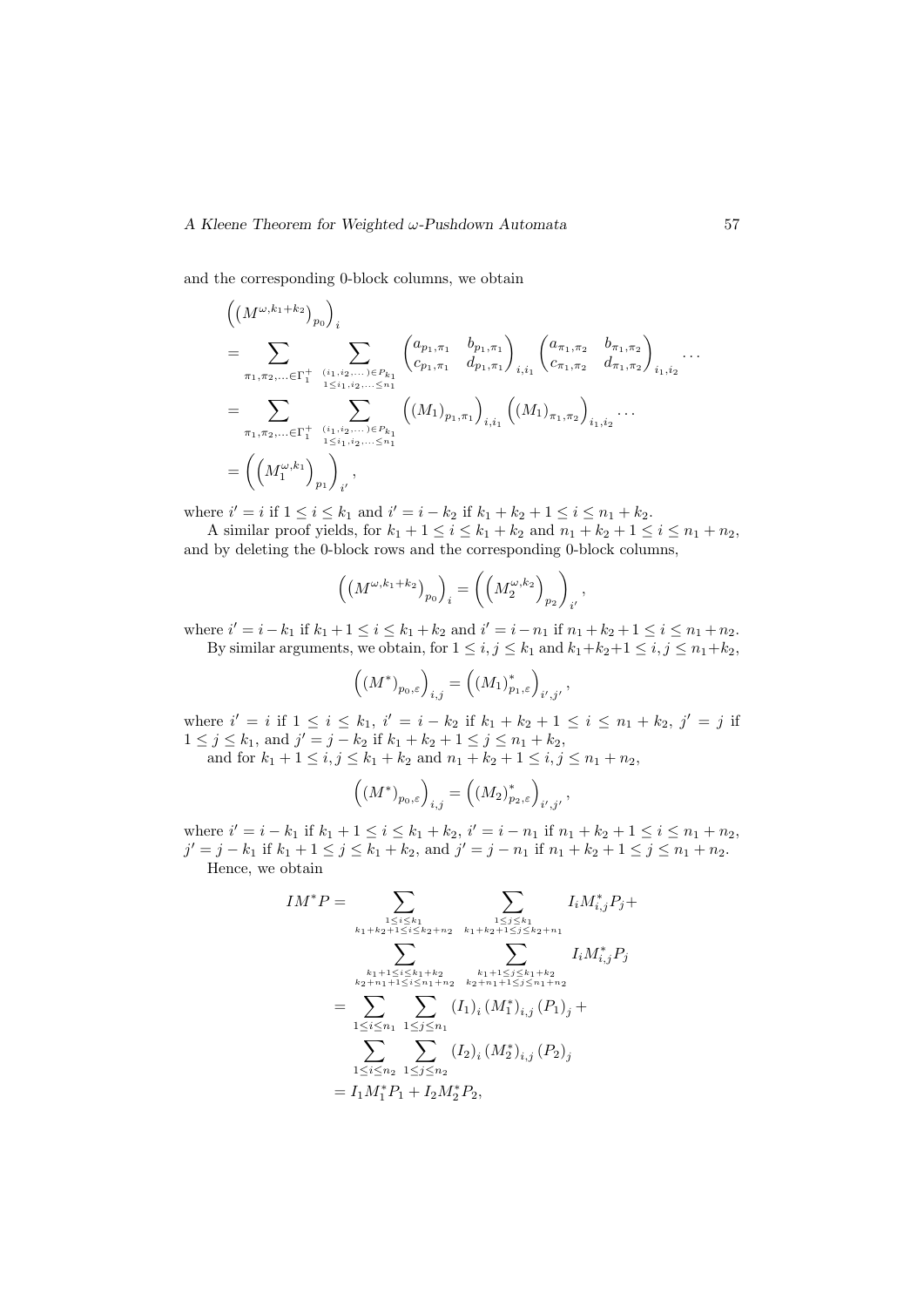$$
IM^{\omega, k_1+k_2}
$$
\n
$$
= \sum_{\substack{k_1+k_2+1 \le i \le k_1\\k_1+k_2+1 \le i \le k_2+n_1}} I_1((M^{\omega,k_1+k_2})_{p_0})_i + \sum_{\substack{k_1+1 \le i \le k_1+k_2\\k_2+n_1+1 \le i \le n_1+n_2}} \left( I_1(M^{\omega,k_1+k_2})_{p_0} \right)_i
$$
\n
$$
= \sum_{1 \le i \le n_1} (I_1)_i \left( \left( M_1^{\omega,k_1} \right)_{p_1} \right)_i + \sum_{1 \le i \le n_2} (I_2)_i \left( \left( M_2^{\omega,k_2} \right)_{p_2} \right)_i
$$
\n
$$
= I_1(M_1^{\omega,k_1})_{p_1} + I_2(M_2^{\omega,k_2})_{p_2},
$$

and

$$
\begin{aligned} \|\mathcal{P}\| &= IM^*P + IM^{\omega,k_1+k_2} \\ &= \left(I_1M_1^*P_1 + I_1\left(M_1^{\omega,k_1}\right)_{p_1}\right) + \left(I_2M_2^*P_2 + I_2\left(M_2^{\omega,k_2}\right)_{p_2}\right) \\ &= \|\mathcal{P}_1\| + \|\mathcal{P}_2\|. \end{aligned}
$$

 $\Box$ 

*Proof of Theorem 4.1.* We have only to prove implication  $(iii) \Rightarrow (iv)$ . Since  $s, s_k, t_k, 1 \leq k \leq m$ , are in  $\mathfrak{Alg}(S')$ , there exist, by Theorem 6.8 of Kuich [11], S'pushdown automata  $\mathcal{P}_s$ ,  $\mathcal{P}_{s_k}$ ,  $\mathcal{P}_{t_k}$  with behaviors  $\|\mathcal{P}_s\| = s$ ,  $\|\mathcal{P}_{s_k}\| = s_k$ ,  $\|\mathcal{P}_{t_k}\| = t_k$ .

By Lemma 4.1, we can construct  $S'$ - $\omega$ -pushdown automata  $\mathcal{P}'_k$  with behaviors  $\|\mathcal{P}_k'\| = t_k^{\omega}, 1 \leq k \leq m$ ; by Lemma 4.2 S'- $\omega$ -pushdown automata  $\mathcal{P}_k$  with behaviors  $\|\mathcal{P}_k\| = s_k t_k^{\omega}$ , and by Lemma 4.3 an S'- $\omega$ -pushdown automaton  $\mathcal{P}'$  with behavior  $\|\mathcal{P}'\| = \sum_{1 \leq k \leq m} s_k t_k^{\omega}$ . Again by Lemma 4.3, we can construct an  $S'$ - $\omega$ -pushdown automaton  $P$  with behavior  $||P|| = (s, \sum_{1 \leq k \leq m} s_k t_k^{\omega}).$  $\Box$ 

Algebraic expressions denoting formal power series in  $S^{alg} \langle \langle \Sigma^* \rangle \rangle$ , S a continuous commutative semiring and  $\Sigma$  an alphabet, are defined in Section 3.5 of Ésik, Kuich [10]. By help of Theorem 4.1 (iii)  $\omega$ -algebraic expressions denoting pairs  $(s, v) \in$  $ω$ -2llg (S'),  $S' = S(Σ ∪ {ε})$ , S a continuous star-omega semiring and Σ an alphabet, can easily be defined.

### References

- [1] Bloom, S. L., Esik, Z.: Iteration Theories. EATCS Monographs on Theoretical ´ Computer Science. Springer, 1993.
- [2] Cohen, R. S., Gold, A. Y.: Theory of  $\omega$ -languages I: Characterizations of  $\omega$ -context-free languages. JCSS 15(1977) 169–184.
- [3] Conway, J. H.: Regular Algebra and Finite Machines. Chapman & Hall, 1971.